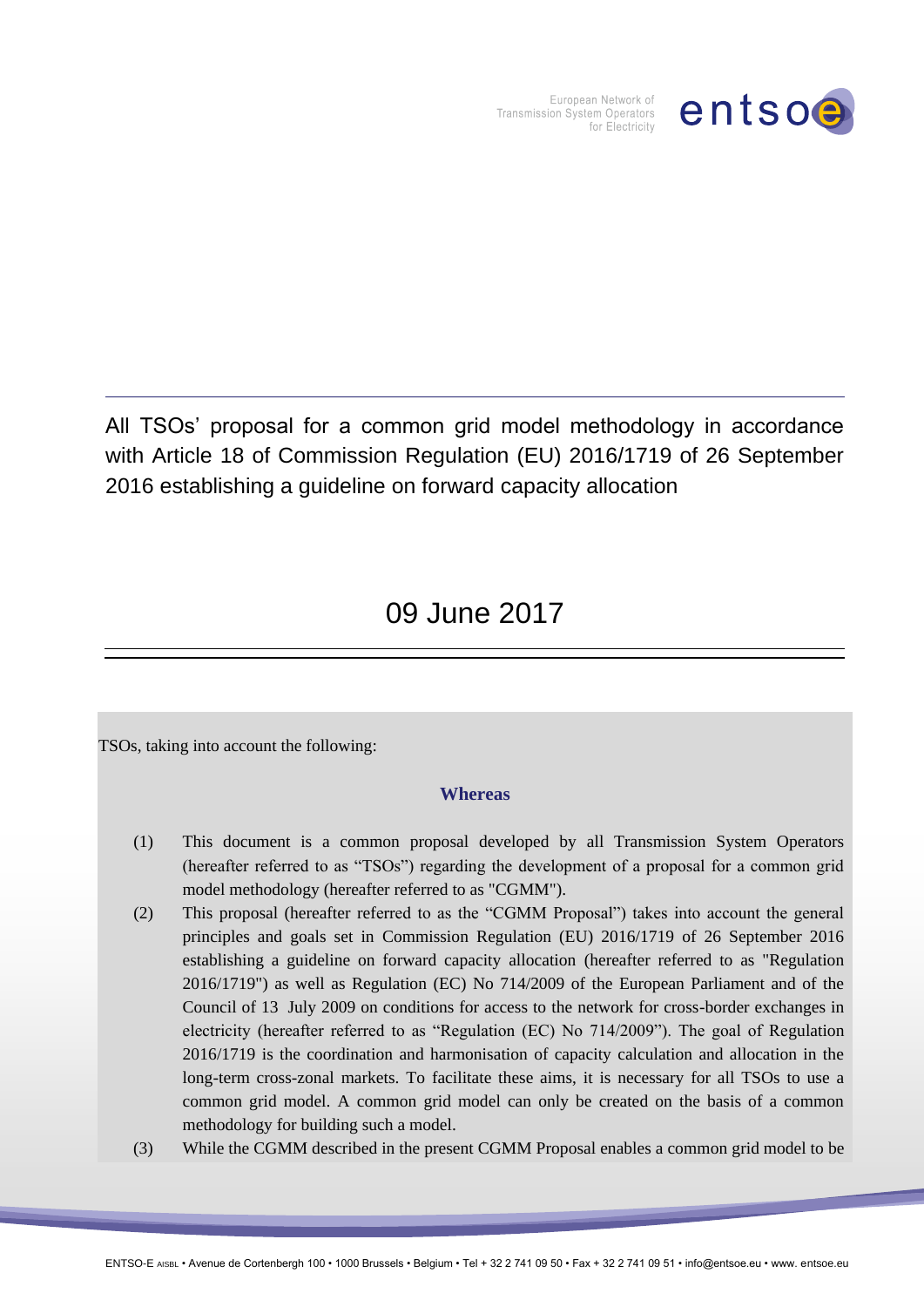established, the delivery of the generation and load data required to establish the common grid model is addressed in the generation and load data provision methodology pursuant to Article 17 of Regulation 2016/1719.

(4) Article 17 of Commission Regulation (EU) 2015/1222 of 24 July 2015 establishing a guideline on capacity allocation and congestion management (hereafter referred to as "Regulation 2015/1222") is referred to in Article 18 of Regulation 2016/1719 and defines several specific requirements that the CGMM Proposal should take into account:

*"1. By 10 months after the entering into force of this Regulation all TSOs shall jointly develop a proposal for a common grid model methodology. The proposal shall be subject to consultation in accordance with Article 12.* 

*2. The common grid model methodology shall enable a common grid model to be established. It shall contain at least the following items:* 

*(a) a definition of scenarios in accordance with Article 18;* 

*(b) a definition of individual grid models in accordance with Article 19;* 

*(c) a description of the process for merging individual grid models to form the common grid model."*

(5) Article 18 of Regulation 2016/1719 constitutes the legal basis for the proposal for a common grid methodology for long-term time frames and sets out several additional requirements:

*"1. No later than six months after the approval of the common grid model methodology established for the day-ahead and intraday time frames referred to in Article 9(6) of Commission Regulation (EU) 2015/1222, all TSOs shall jointly develop a proposal for a common grid model methodology for long-term time frames. The methodology shall be subject to consultation in accordance with Article 6.* 

*2. The common grid model methodology shall take into account and complement the common grid model methodology developed pursuant to Article 17 of Regulation (EU) 2015/1222. The methodology shall enable the establishment of the common grid model for long-term capacity calculation time frames in capacity calculation regions where security analysis based on multiple scenarios pursuant to Article 10 is applied.* 

*3. When developing the common grid model methodology, the requirements set in Article 17 of Regulation (EU) 2015/1222 shall apply."*

- (6) Article 2(2) of Regulation 2015/1222 defines the common grid model as: *"a Union-wide data set agreed between various TSOs describing the main characteristic (sic) of the power system (generation, loads and grid topology) and rules for changing these characteristics during the capacity calculation process"*
- (7) Article 2(4) of Regulation 2015/1222 defines a scenario as: *"the forecasted status of the power system for a given time-frame"*
- (8) Article 2(1) of Regulation 2015/1222 defines an individual grid model as: *"a data set describing power system characteristics (generation, load and grid topology) and related rules to change these characteristics during capacity calculation, prepared by the responsible TSOs, to be merged with other individual grid model components in order to create the common grid model"*
- (9) The requirements set out in Article 17 are spelt out in more detail in Articles 18 and 19 of Regulation 2015/1222. Article 18 on scenarios outlines the following: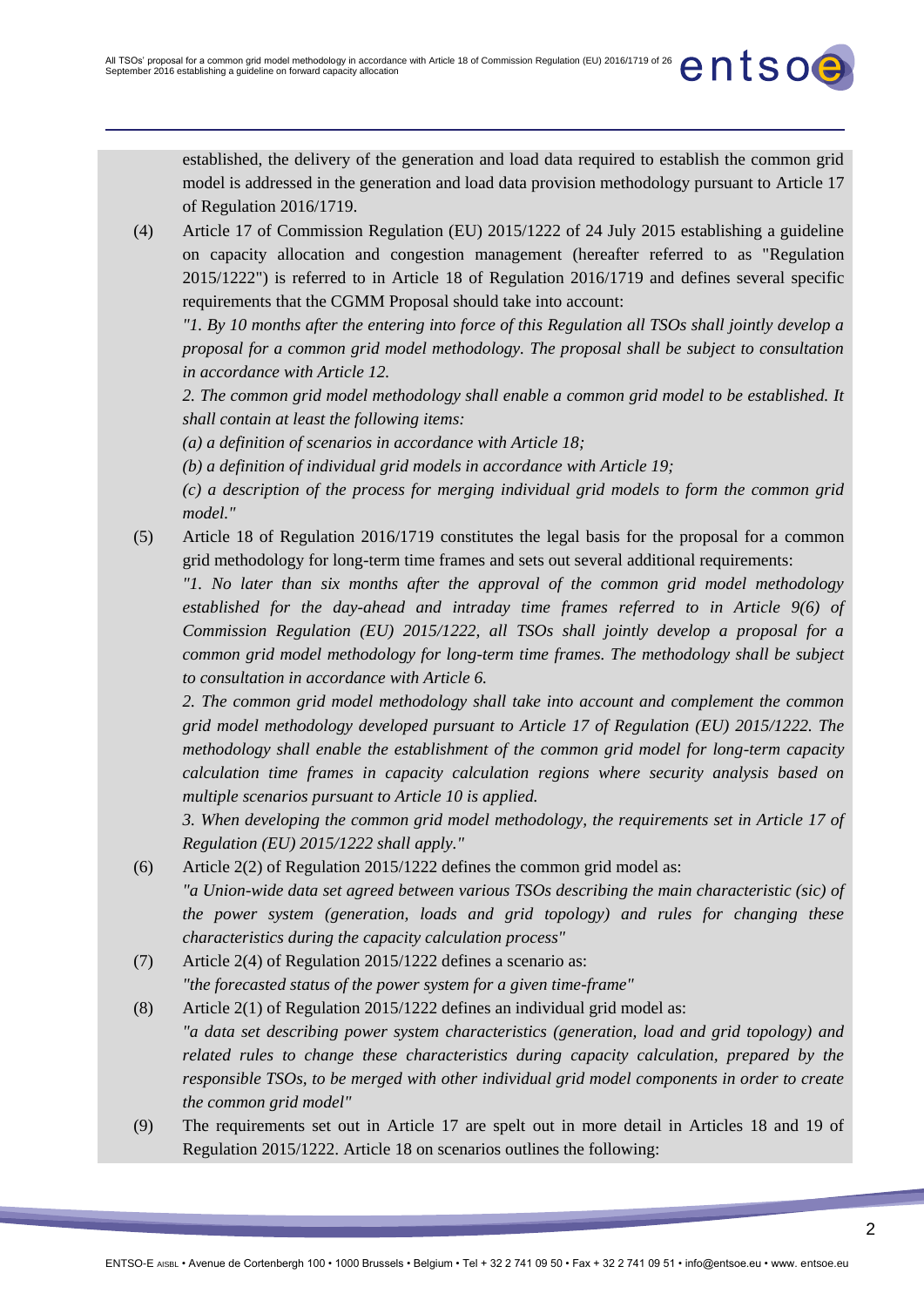*"1.All TSOs shall jointly develop common scenarios for each capacity calculation time-frame referred to in Article 14(1)(a) and (b). The common scenarios shall be used to describe a specific forecast situation for generation, load and grid topology for the transmission system in the common grid model.*

*2.One scenario per market time unit shall be developed both for the day-ahead and the intraday capacity calculation time-frames.* 

*3.For each scenario, all TSOs shall jointly draw up common rules for determining the net position in each bidding zone and the flow for each direct current line. These common rules shall be based on the best forecast of the net position for each bidding zone and on the best forecast of the flows on each direct current line for each scenario and shall include the overall balance between load and generation for the transmission system in the Union. There shall be no undue discrimination between internal and cross-zonal exchanges when defining scenarios, in line with point 1.7 of Annex I to Regulation (EC) No 714/2009."*

1.7 of Annex I to Regulation (EC) No 714/2009 outlines the following:

*"When defining appropriate network areas in and between which congestion management is to apply, TSOs shall be guided by the principles of cost-effectiveness and minimisation of negative impacts on the internal market in electricity. Specifically, TSOs shall not limit interconnection capacity in order to solve congestion inside their own control area, save for the abovementioned reasons and reasons of operational security. If such a situation occurs, this shall be described and transparently presented by the TSOs to all the system users. Such a situation shall be tolerated only until a long-term solution is found. The methodology and projects for achieving the long-term solution shall be described and transparently presented by the TSOs to all the system users."*

(10) Article 19 sets out more specific requirements with respect to individual grid models, the basic building blocks of the common grid model:

*"1.For each bidding zone and for each scenario:* 

*(a) all TSOs in the bidding zone shall jointly provide a single individual grid model which complies with Article 18(3); or* 

*(b) each TSO in the bidding zone shall provide an individual grid model for its control area, including interconnections, provided that the sum of net positions in the control areas, including interconnections, covering the bidding zone complies with Article 18(3).*

*2.Each individual grid model shall represent the best possible forecast of transmission system conditions for each scenario specified by the TSO(s) at the time when the individual grid model is created.* 

*3.Individual grid models shall cover all network elements of the transmission system that are used in regional operational security analysis for the concerned time-frame.* 

*4.All TSOs shall harmonise to the maximum possible extent the way in which individual grid models are built.* 

*5.Each TSO shall provide all necessary data in the individual grid model to allow active and reactive power flow and voltage analyses in steady state.*

*6.Where appropriate, and upon agreement between all TSOs within a capacity calculation region, each TSO in that capacity calculation region shall exchange data between each other to enable voltage and dynamic stability analyses."*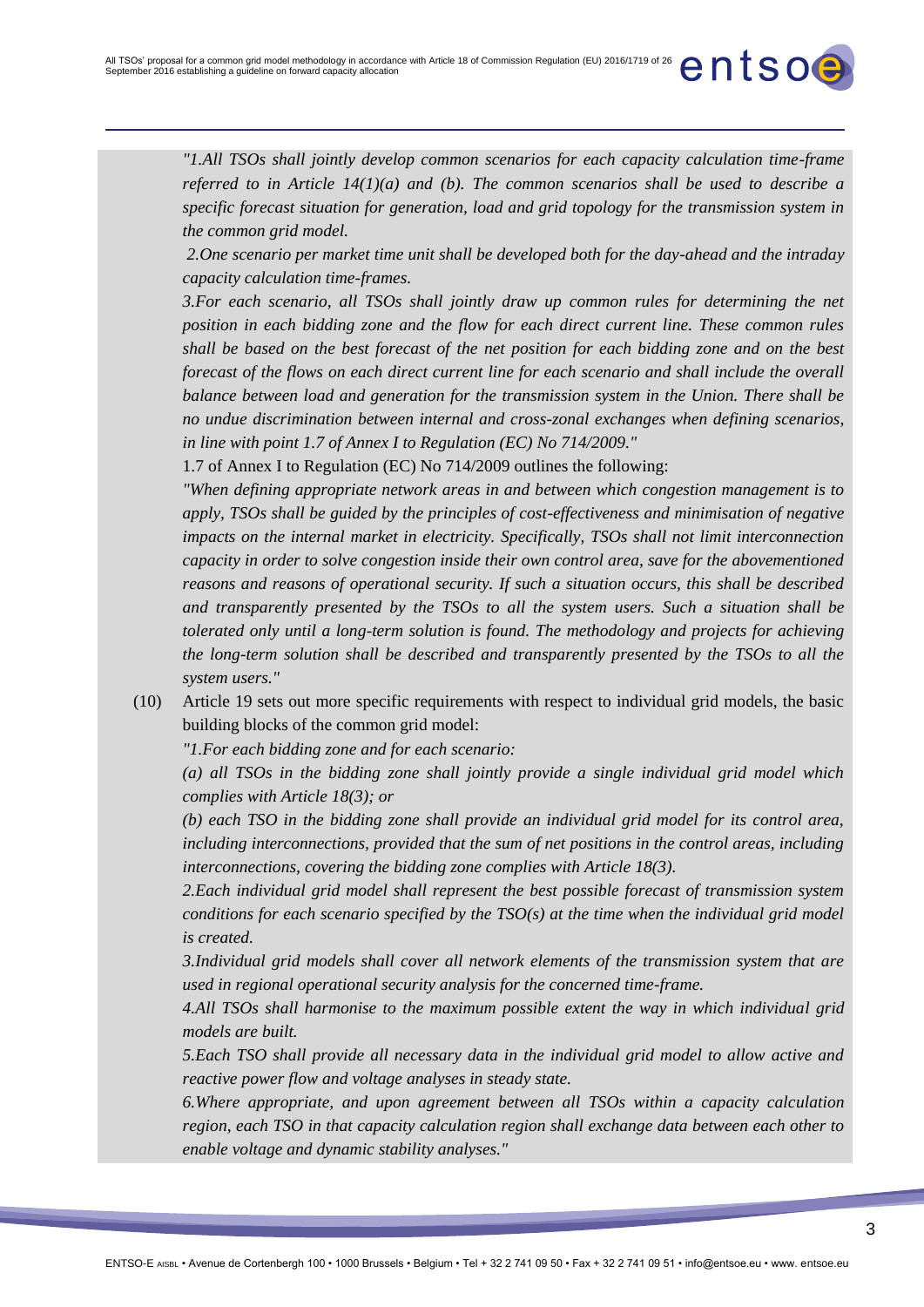- (11) The requirements set out in Article 18 are spelt out in more detail in Articles 19 and 20 of Regulation 2016/1719. Article 19 on scenarios outlines the following: *"1. All TSOs in capacity calculation regions, where security analysis based on multiple scenarios pursuant to Article 10 is applied, shall jointly develop a common set of scenarios to be used in the common grid model for each long-term capacity calculation time frame. 2. When developing the common set of scenarios, the relevant requirements set in Article 18 of Regulation (EU) 2015/1222 shall apply".*
- (12) Article 20 of Regulation 2016/1719 stipulates: *"When developing the individual grid model for a long-term capacity calculation time frame in capacity calculation regions, where security analysis based on multiple scenarios pursuant to Article 10 is applied, each TSO shall apply the requirements set in Article 19 of Regulation (EU) 2015/1222."*
- (13) Article 27(1) of Regulation 2015/1222 formulates a requirement related to the merging process: *"1. No later than six months after the decision on the generation and load data provision methodology referred to in Article 16 and the common grid model methodology referred to in Article 17, all TSOs shall organise the process of merging the individual grid models."*
- (14) Article 21(1) of Regulation 2016/1719 refers to Article 27 of Regulation 2015/1222 in defining requirements for the process of establishing common grid models for long-term time frames: *"1. The process of merging the individual grid models established in accordance with Article 27 of Regulation (EU) 2015/1222 shall apply when merging the individual grid models into a common grid model for each long-term time frame. No later than six months after the approval of the generation and load data provision methodology for long-term time frames referred to in Article 17 and the common grid model methodology for long-term time frames referred to in Article 18, all TSOs in each capacity calculation region shall jointly develop operational rules for long-term capacity calculation time frames supplementing the rules defined for the operation to merge the individual grid models pursuant to Article 27 of Regulation (EU) 2015/1222."*
- (15) Article 22 of Regulation 2016/1719 sets out the following requirements with respect to the common grid model for long-term time frames: *"The process and requirements set in Article 28 of Regulation (EU) 2015/1222 for creating a common grid model shall apply when creating the common grid model for long-term capacity calculation time frames in capacity calculation regions, where security analysis based on multiple scenarios pursuant to Article 10 is applied."*
- (16) Article 4(8) of Regulation 2016/1719 sets out two further obligations: *"The proposal for terms and conditions or methodologies shall include a proposed timescale for their implementation and a description of their expected impact on the objectives of this Regulation."*
- (17) Article 28(3) to (5) of Regulation 2015/1222 formulates additional obligations relevant for the CGMM Proposal:

*"3. For each capacity calculation time-frame, each TSO shall establish the individual grid model for each scenario in accordance with Article 19, in order to merge individual grid models into a common grid model.*

*4. Each TSO shall deliver to the TSOs responsible for merging the individual grid models into a common grid model the most reliable set of estimations practicable for each individual grid*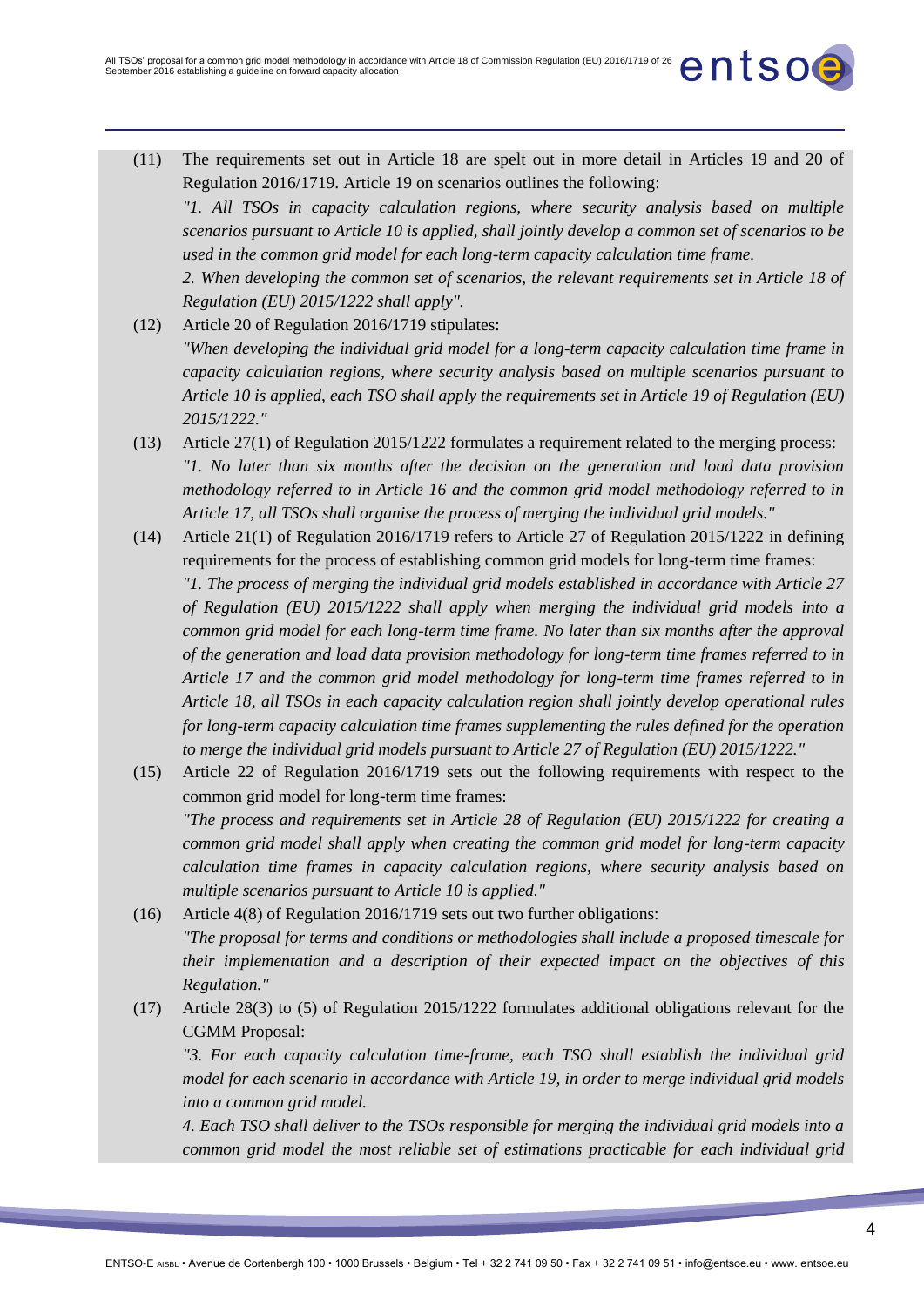#### *model.*

*5. For each capacity calculation time-frame a single, Union-wide common grid model shall be created for each scenario as set out in Article 18 by merging inputs from all TSOs applying the capacity calculation process as set out in paragraph 3 of this Article."*

- (18) Article 4(8) of Regulation 2016/1719 requires that the expected impact of the CGMM Proposal on the objectives of Regulation 2016/1719 is described. The impact is presented below (points (19) to (28) of this Whereas Section).
- (19) The CGMM Proposal contributes to and does not in any way hamper the achievement of the objectives of Article 3 of Regulation 2016/1719. In particular, the CGMM Proposal serves the objective of promoting effective long-term cross-zonal trade with long-term cross-zonal hedging opportunities for market participants (Article 3(a) of Regulation 2016/1719) in contributing to coordinated capacity calculation by prescribing a common methodology for the preparation of individual grid models to be merged into the common pan-European grid model for long-term markets, used only in capacity calculation regions where security analysis based on multiple scenarios pursuant to Article 10 of Regulation 2016/1719 is applied.
- (20) In accordance with Article 3(b) of Regulation 2016/1719, and taking into account the capacity calculation methodologies to be developed under Regulation 2016/1719, the creation of the common grid model and use thereof in the capacity calculation process for long-term markets, used only in capacity calculation regions where security analysis based on multiple scenarios pursuant to Article 10 of Regulation 2016/1719 is applied, will optimise the calculation and allocation of cross-zonal capacity including long-term cross-zonal capacity by ensuring a common methodology and inputs for the preparation of individual grid models to be merged into the common pan-European grid model.
- (21) By having a common grid model for long-term markets, used only in capacity calculation regions where security analysis based on multiple scenarios pursuant to Article 10 of Regulation 2016/1719 is applied, prepared on the basis of a common, binding methodology, the CGMM Proposal will ensure that the objective of fair and non-discriminatory treatment of TSOs, NEMOS, the Agency, regulatory authorities and market participants is met insofar as the creation of a common grid model is based on a binding methodology that has been subject to stakeholder consultation in accordance with Regulation 2016/1719 and that will be approved by regulatory authorities prior to application in the Union.
- (22) The CGM Methodology ensures and enhances the transparency and reliability of information further to Article 3(f) of Regulation 2016/1719 by providing for monitoring of quality indicators and publishing the indicators and the results of the monitoring as part of the data to be provided pursuant to Article 26(3) of Regulation 2016/1719.
- (23) The CGMM Proposal also contributes to the objective of respecting the need for a fair and orderly forward capacity allocation (Article 3(e) of Regulation 2016/1719) through the provision of a common grid model to be used in the capacity calculation process for long-term markets, used only in capacity calculation regions where security analysis based on multiple scenarios pursuant to Article 10 of Regulation 2016/1719 is applied, on the basis of a common methodology specifying inputs for the preparation of individual grid models to be merged into the common pan-European grid model.
- (24) The CGMM Proposal will contribute to the efficient long-term operation and development of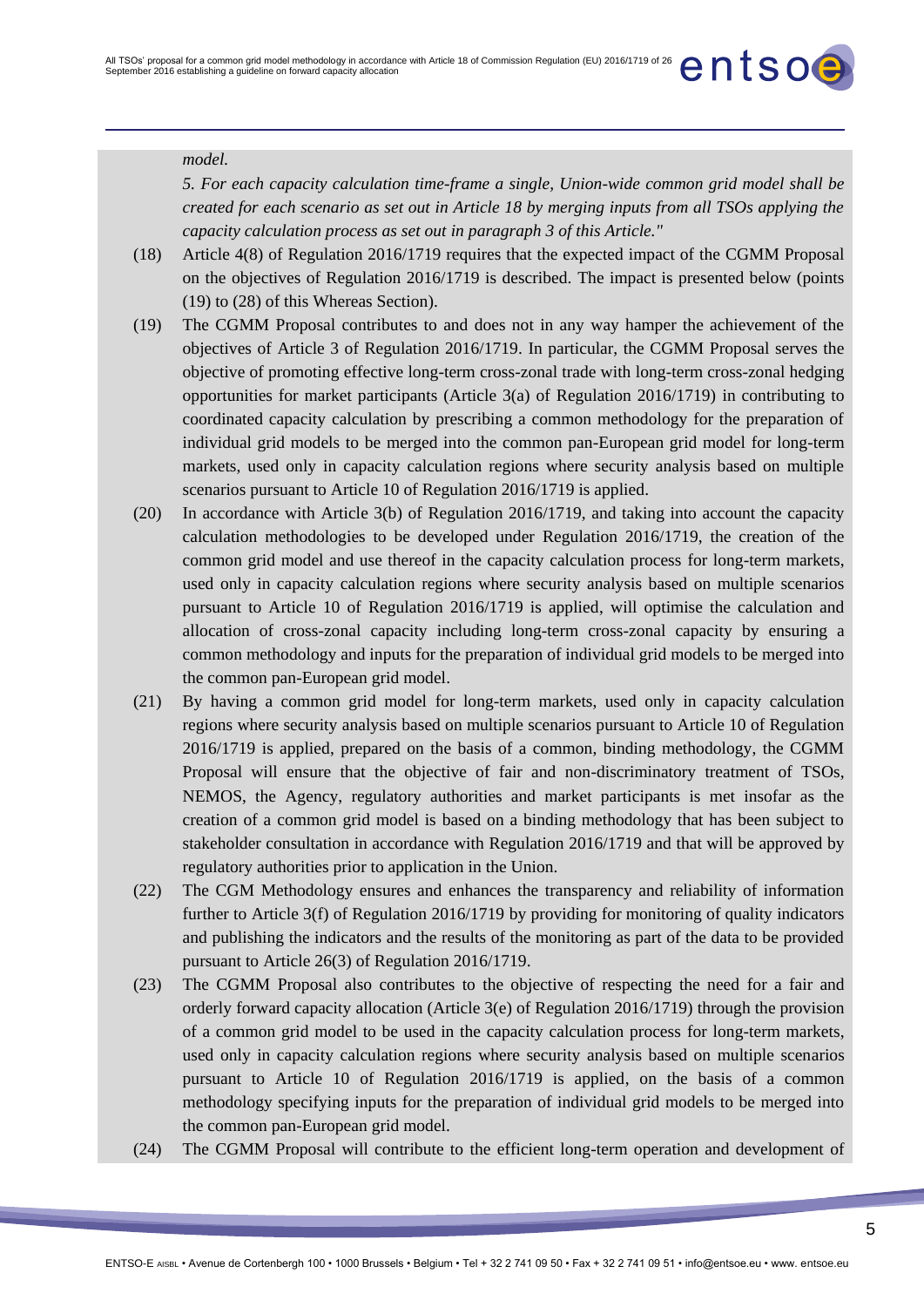the electricity transmission system and electricity sector in the Union by virtue of being a common model of the pan-European grid that will be used in a coordinated manner throughout the Union (Article 3(g) of Regulation 2016/1719).

- (25) Finally, the CGMM Proposal contributes to the objective of providing non-discriminatory access to long-term cross-zonal capacity (Article 3(c) of Regulation 2016/1719) again by the provision of a common grid model, based on a common binding methodology, to be used in the capacity calculation process for long-term markets, used only in capacity calculation regions where security analysis based on multiple scenarios pursuant to Article 10 of Regulation 2016/1719 is applied.
- (26) In conclusion, the CGMM Proposal contributes to the general objectives of the Regulation 2016/1719 to the benefit of all TSOs, NEMOs, the Agency, regulatory authorities and market participants.

SUBMIT THE FOLLOWING CGMM PROPOSAL TO ALL REGULATORY AUTHORITIES: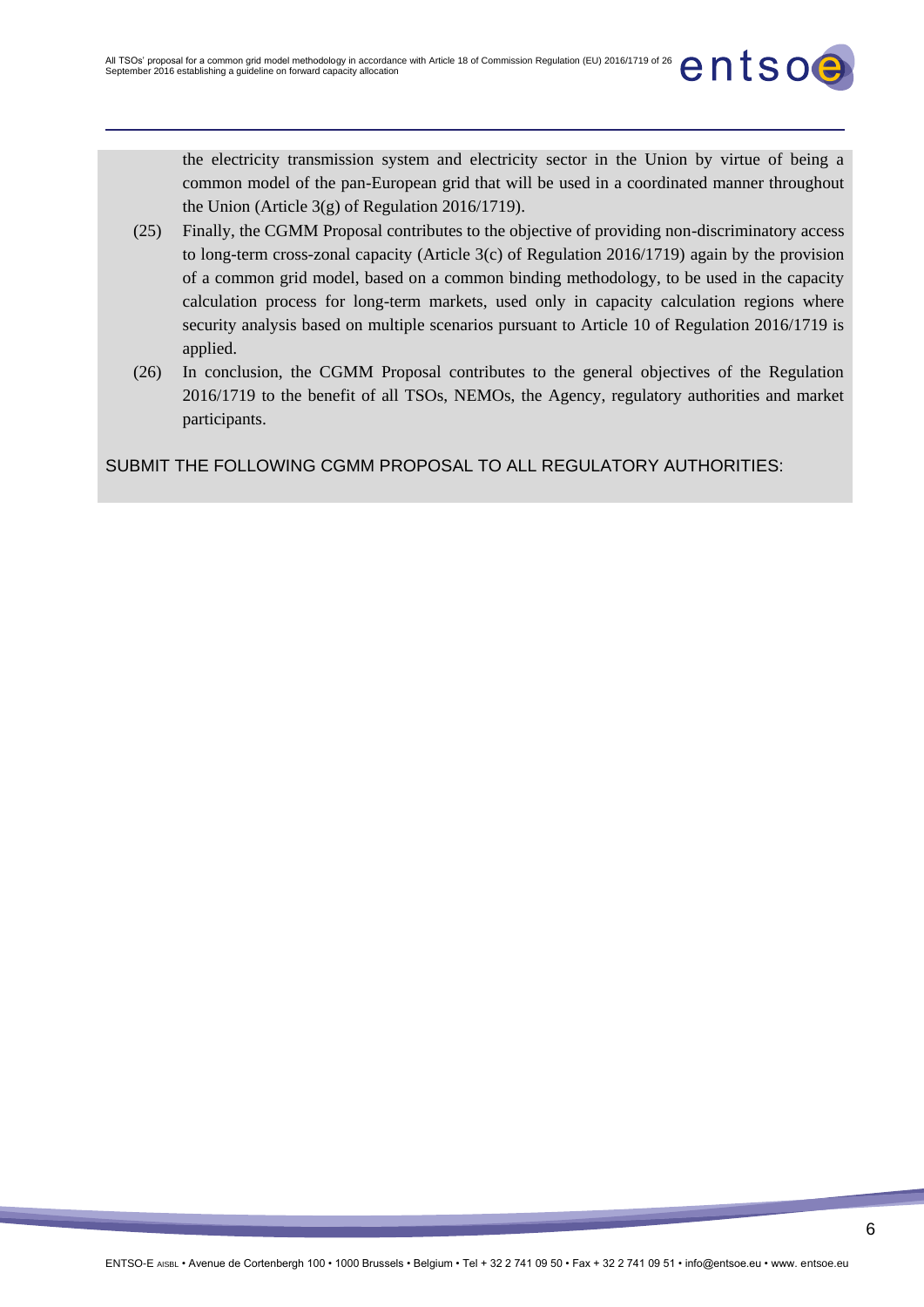#### **Subject matter and scope**

- 1. The common grid model methodology described in this proposal is the common proposal of all TSOs in accordance with Article 18 of Regulation 2016/1719.
- 2. This methodology shall apply to all TSOs in the area referred to in Article 1(2) of Regulation 2016/1719.
- 3. TSOs from jurisdictions outside the area referred to in Article 1(2) of Regulation 2016/1719 may provide their IGM, allow it to be merged into the CGM, and join the CGM process on a voluntary basis, provided that
	- a. for them to do so is technically feasible and compatible with the requirements of Regulation 2016/1719;
	- b. they agree that they shall have the same rights and responsibilities with respect to the CGM process as the TSOs referred to in paragraph 1; in particular, they shall accept that this methodology and the generation and load data provision methodology pursuant to Article 17 of Regulation 2016/1719 apply to the relevant parties in their control area as well;
	- c. they accept any other conditions related to the voluntary nature of their participation in the CGM process that the TSOs referred to in paragraph 1 may set;
	- d. the TSOs referred to in paragraph 1 have concluded an agreement governing the terms of the voluntary participation with the TSOs referred to in this paragraph;
	- e. once TSOs participating in the CGM process on a voluntary basis have demonstrated objective compliance with the requirements set out in (a), (b), (c), and (d), the TSOs referred to in paragraph 1, after checking that the criteria in (a), (b), (c), and (d) are met, have approved an application from the TSO wishing to join the CGM process in accordance with the procedure set out in Article 4(2) of Regulation 2016/1719.
- 4. The TSOs referred to in paragraph 1 shall monitor that TSOs participating in the CGM process on a voluntary basis pursuant to paragraph 3 respect their obligations. If a TSO participating in the CGM process pursuant to paragraph 3 does not respect its essential obligations in a way that significantly endangers the implementation and operation of Regulation 2016/1719, the TSOs referred to in paragraph 1 shall terminate that TSO's voluntary participation in the CGM process in accordance with the procedure set out in Article 4(2) of Regulation 2016/1719.

# **Article 2 Definitions and interpretation**

For the purposes of this proposal, the terms used shall have the meaning of the definitions included in Article 2 of Regulation 2016/1719 and the other items of legislation referenced therein as well as Article 2 of the Common Grid Model Methodology pursuant to Article 17 of Regulation 2015/1222.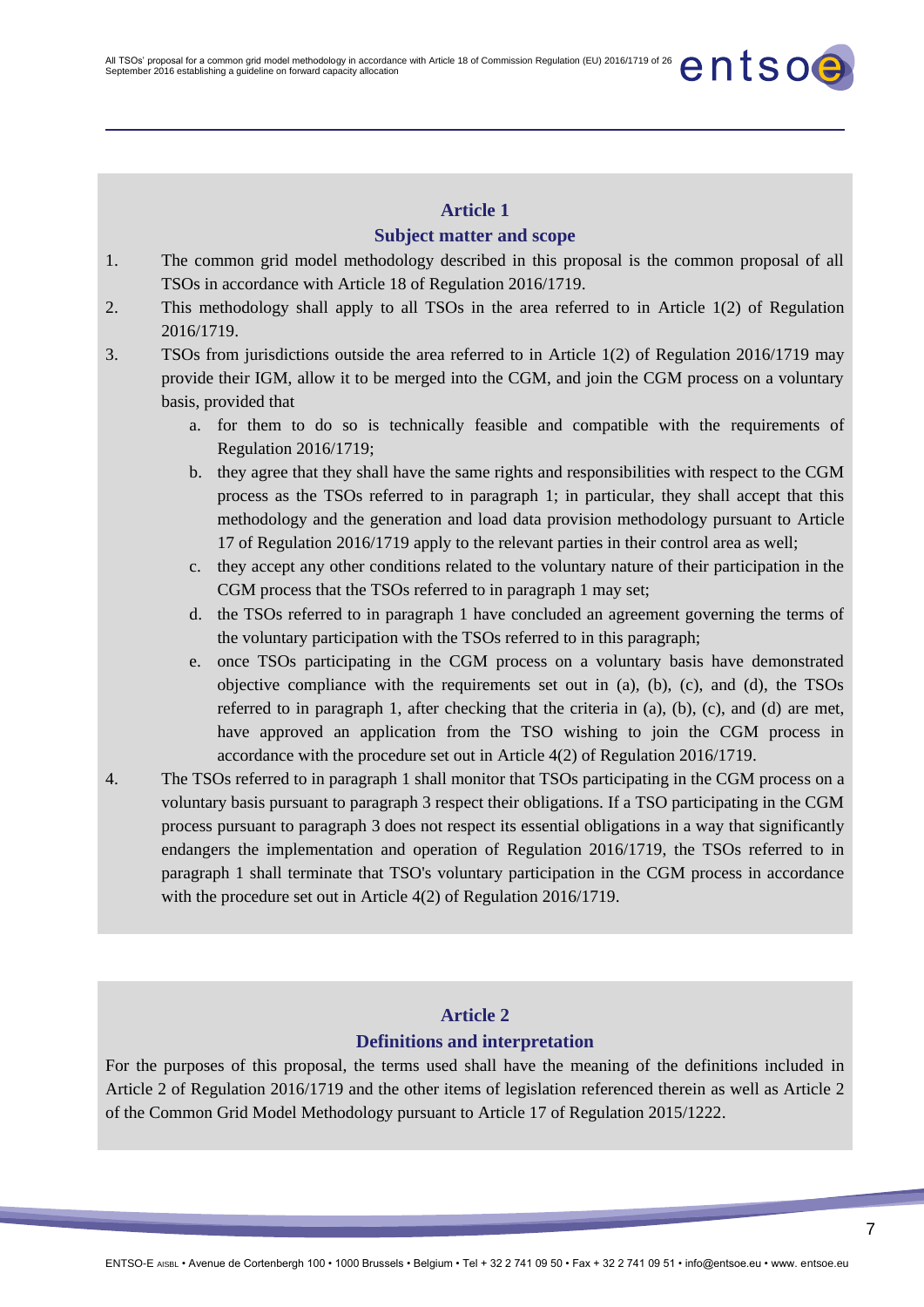#### **Scenarios**

- 1. When building individual grid models during the year before the year of delivery for the year-ahead capacity calculation time-frame, all TSOs shall jointly develop a common set of scenarios to be used. These scenarios shall respect the principles set out in paragraph (3). Both peak load and valley situations shall be taken into account in an adequate manner. Unless and until these scenarios have been developed, each TSO shall by default use the following scenarios:
	- a. Winter Peak, 3rd Wednesday of January current year, 10:30h (indicative target period: first quarter);
	- b. Winter Valley, 2nd Sunday of January current year, 03:30h (indicative target period: first quarter);
	- c. Spring Peak, 3rd Wednesday of April current year, 10:30h (indicative target period: second quarter);
	- d. Spring Valley, 2nd Sunday of April current year, 03:30h (indicative target period: second quarter);
	- e. Summer Peak, 3rd Wednesday of July previous year, 10:30h (indicative target period: third quarter);
	- f. Summer Valley, 2nd Sunday of July previous year, 03:30h (indicative target period: third quarter);
	- g. Autumn Peak, 3rd Wednesday of October previous year, 10:30h (indicative target period: fourth quarter);
	- h. Autumn Valley, 2nd Sunday of October previous year, 03:30h (indicative target period: fourth quarter).
- 2. When building individual grid models during the month before the month of delivery for the month-ahead capacity calculation time-frame, all TSOs shall jointly develop a common set of scenarios to be used. These scenarios shall respect the principles set out in paragraph (3). Both peak load and valley situations shall be taken into account in an adequate manner. Unless and until these scenarios have been developed, each TSO shall by default use the following scenarios:
	- a. Peak, 3rd Wednesday of the same month during the previous year, 10:30h;
	- b. Valley, 2nd Sunday of the same month during the previous year, 03:30h.
- 3. The following principles are applicable to scenarios for long-term time frames that are defined by all TSOs pursuant to paragraph (1) and (2):
	- a. forecast situation for grid topology
		- i. outages, irrespective of the reason for the outage, shall only be modelled if the network element is expected to be unavailable for the entire duration of the timeframe in the case of the year-ahead and month-ahead capacity calculation timeframes;
		- ii. network elements that support voltage control shall be included although they may be switched off for operational reasons;
		- iii. the topology shall reflect the operational situation.
	- b. where structural data change during the time period that the scenario relates to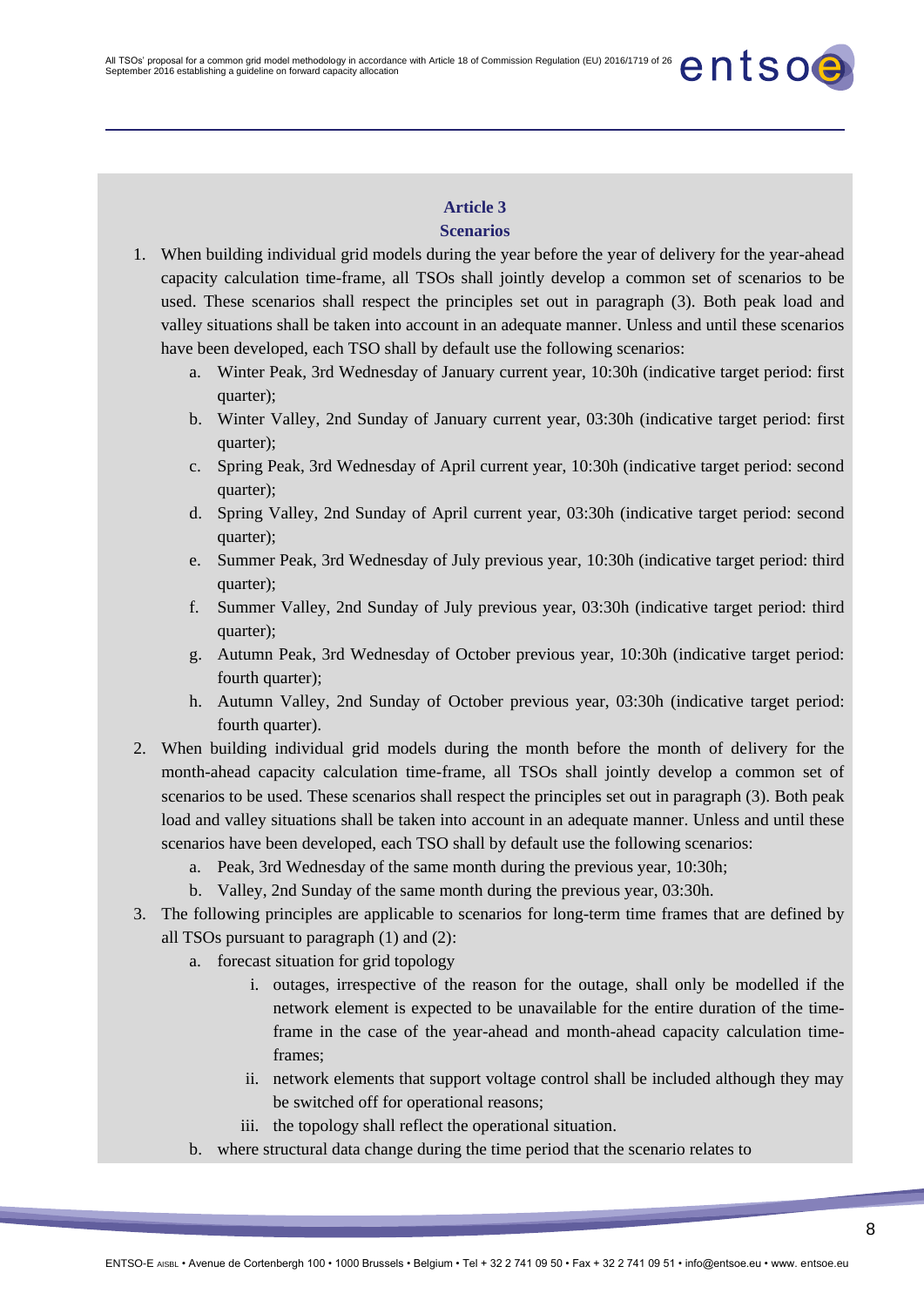- i. network elements being added or removed shall be included for the entire duration of the time-frame and shall be removed from the IGM topology in all scenarios where they are not available for at least part of the duration of the time-frame;
- ii. changes in the characteristics of network elements shall be handled by including those characteristics the use of which is most conservative from the point of view of operational security;
- c. operational limits
	- i. each TSO shall apply the appropriate limits corresponding to the target season to each network element;
	- ii. for thermal limits, each TSO shall use both PATLs and TATLs.
- d. with respect to the forecast situation for generation
	- i. for intermittent generation each TSO shall use the most appropriate forecast;
	- ii. for dispatchable generation each TSO shall take into account known outages only and otherwise assume full availability of the generation fleet and adjust forecast generation, taking into account forecast intermittent generation, such that it balances forecast load and grid losses and the net position;
- e. with respect to the forecast situation for load
	- i. each TSO shall use the best forecast of load;
- f. with respect to the net position in each bidding zone and the flow for each direct current line
	- i. each TSO shall follow the approach outlined in Article 19.
- 4. After defining scenarios for long-term time frames pursuant to paragraph (1) or (2) consistent with the principles set out in paragraph (3), all TSOs shall publish detailed descriptions of these scenarios by 15 July of the year preceding the year to which the scenarios apply in the case of yearahead scenarios and by fifteen days before the beginning of the month to which the scenarios apply in the case of month-ahead scenarios on a freely accessible public website. The publication shall state the period during which these scenarios are to be used by the TSOs. All TSOs shall set up an electronic alert system to ensure that all regulatory agencies are informed about the publication of scenarios at the time of publication at the latest.
- 5. Where all TSOs wish to define scenarios for long-term time frames pursuant to paragraph (1) or (2) and these scenarios are not consistent with the principles set out in paragraph (3), the TSOs shall request approval of these scenarios by way of a request for amendment of the present methodology.
- 6. Where all TSOs in capacity calculation regions, where security analysis based on multiple scenarios pursuant to Article 10 of Regulation 2016/1719 is applied, jointly develop a common set of scenarios to be used in the common grid model for each long-term capacity calculation time frame pursuant to Article 19(1) of Regulation 2016/1719 and these scenarios differ from the scenarios defined by all TSOs referred to in paragraph 1 and 2, respectively, the TSOs outside the capacity calculation regions where security analysis based on multiple scenarios pursuant to Article 10 of Regulation 2016/1719 is applied shall not be obliged to build their individual grid models for scenarios other than the scenarios referred to in paragraph 1 and 2, respectively.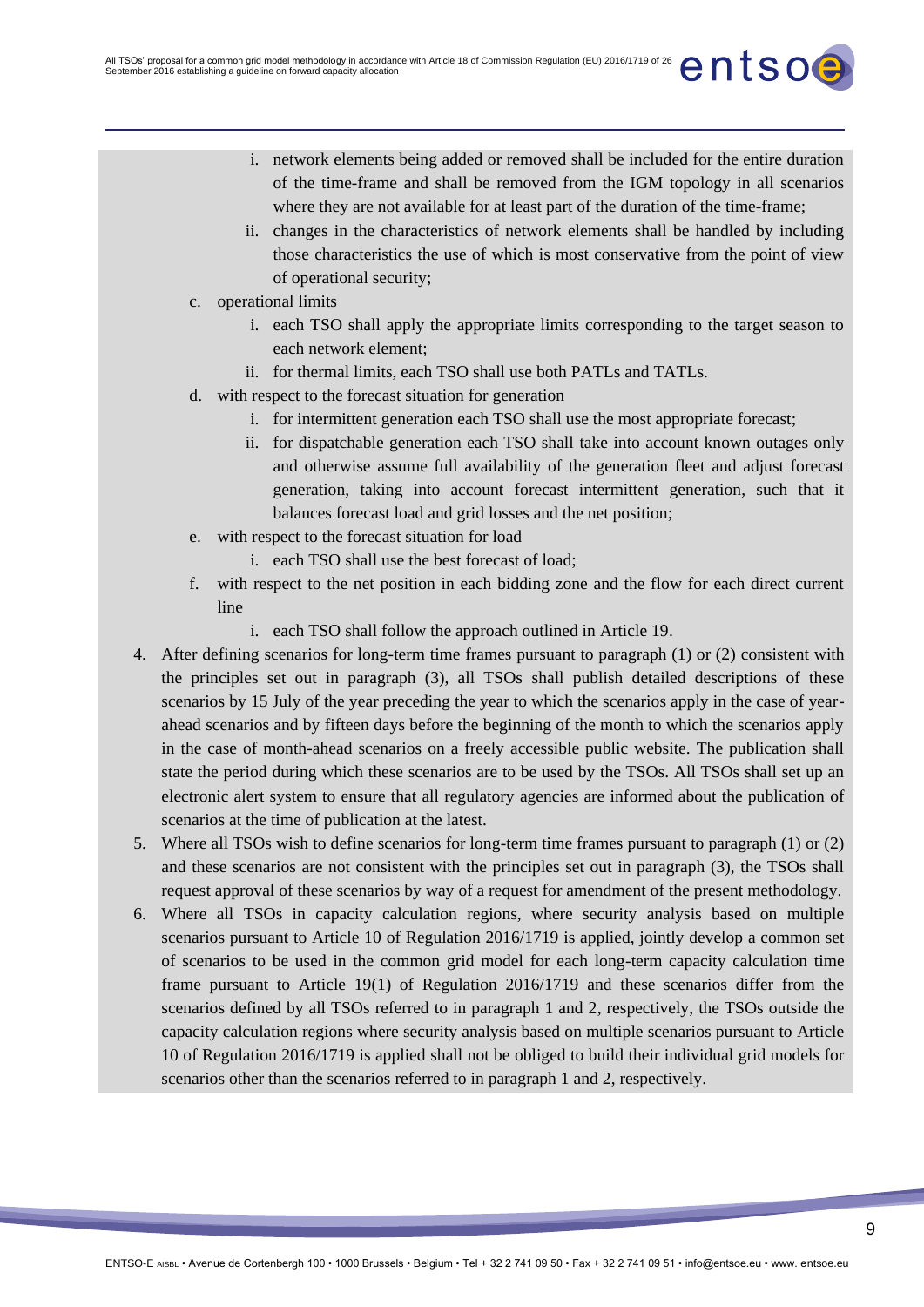# **Article 4 Individual Grid Models**

- 1. Pursuant to Article 22 of Regulation 2016/1719 each TSO shall build individual grid models for each of the scenarios applicable at pan-European level described in Article 3(1); i.e., either the common set of scenarios agreed by all TSOs or, in the absence of common scenarios, the default scenarios; if at least one capacity calculation region decides to apply security analysis based on multiple scenarios pursuant to Article 10 of Regulation 2016/1719 when calculating capacity for the year-ahead capacity calculation time-frame. The TSOs of a capacity calculation region wishing to apply security analysis based on multiple scenarios when calculating capacity for the year-ahead capacity calculation time-frame shall inform all other TSOs of their intention by 31 March of the year preceding the first year for which capacity is to be calculated.
- 2. Pursuant to Article 22 of Regulation 2016/1719 each TSO shall build individual grid models for each of the scenarios applicable at pan-European level described in Article 3(2); i.e., either the common set of scenarios agreed by all TSOs or, in the absence of common scenarios, the default scenarios; if at least one capacity calculation region decides to apply security analysis based on multiple scenarios pursuant to Article 10 of Regulation 2016/1719 when calculating capacity for the month-ahead capacity calculation time-frame and no year-ahead common grid model is already available. The TSOs of a capacity calculation region wishing to apply security analysis based on multiple scenarios when calculating capacity for the month-ahead capacity calculation time-frame shall inform all other TSOs of their intention by six months before the first day of the first month for which capacity is to be calculated.
- 3. When building IGMs, each TSO shall complete the following steps:
	- a. create an up-to-date equipment model comprising the structural data described in Articles 5 to  $11$
	- b. identify and incorporate structural changes pursuant to the principles set out in Article 3;
	- c. incorporate up-to-date operating assumptions by including the variable data described in Articles 12 to 16 in the model;
	- d. exchange with all other TSOs the data described in Article 17 via the information platform referred to in Article 21;
	- e. apply the common rules for determining the net position in each bidding zone and the flow for each direct current line set out in Articles 18 and 19;
	- f. ensure that the model is consistent with the net positions and flows on direct current lines established in accordance with Articles 18 and 19;
	- g. ensure that remedial actions applied (if any) can be clearly identified and are consistent with the methodology for remedial actions in capacity calculation pursuant to Article 14 of Regulation 2016/1719, respectively, and the general objective of fair and nondiscriminatory treatment pursuant to Article 3(d) of Regulation 2016/1719;
	- h. perform a load flow solution in order to verify
		- i. solution convergence;
		- ii. plausibility of nodal voltages and active and reactive power flows on grid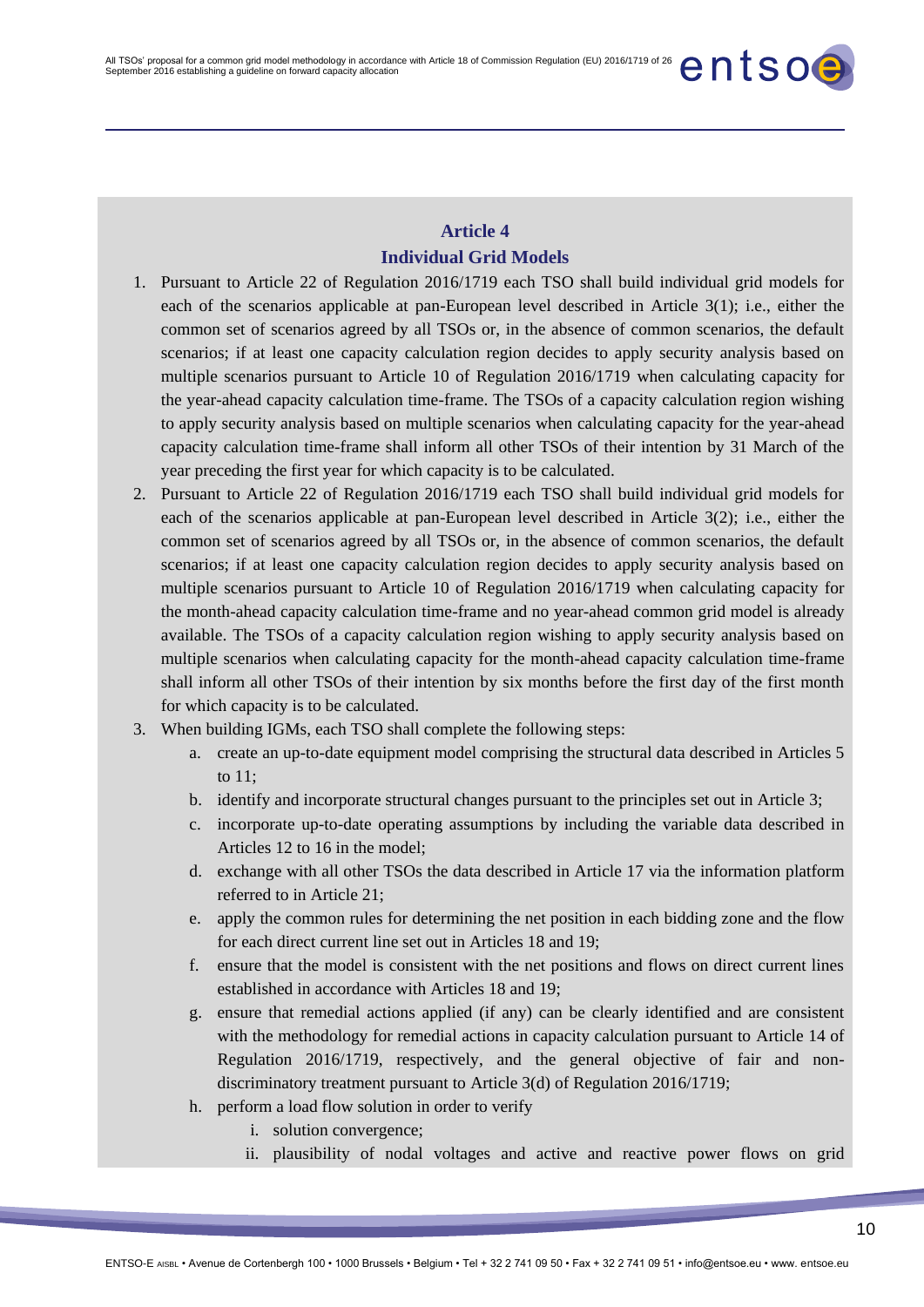elements;

- iii. plausibility of the active and reactive power outputs of each generator;
- iv. plausibility of the reactive power output / consumption of shunt-connected reactive devices; and
- v. compliance with applicable operational security standards;
- i. if required, modify the equipment model and / or operating assumptions and repeat step (h);
- j. if applicable, carry out network reduction pursuant to Article 11;
- k. as required by Article 22 of Regulation 2016/1719 export the IGM and make it available for merging into a common grid model via the information platform referred to in Article  $21:$
- l. ensure that the IGM meets the quality criteria pursuant to Article 23;
- m. repeat relevant steps as required and in accordance with the other obligations specified in this methodology.
- 4. Each TSO shall respect the process for merging IGMs into a CGM described in Article 20.
- 5. Each TSO shall update its IGM with agreed measures if applicable.
- 6. Each TSO shall respect the requirements set out in Article 22. All times stated in this CGMM Proposal refer to market time as defined in Article 2(15) of Regulation 2015/1222.

### **Article 5**

#### **Data to be included in IGMs**

- 1. IGMs shall contain the elements of the high-voltage and extra high-voltage network insofar as these are used in regional operational security analysis for the concerned time-frame.
- 2. A unique identifier shall be provided for each network element included.
- 3. Where this methodology refers to a breakdown by primary energy sources, a breakdown into primary energy sources consistent with those used by the central information transparency platform pursuant to Regulation 543/2013 is required.
- 4. If any of the data required are not available to the TSO, the TSO shall use its best estimate instead.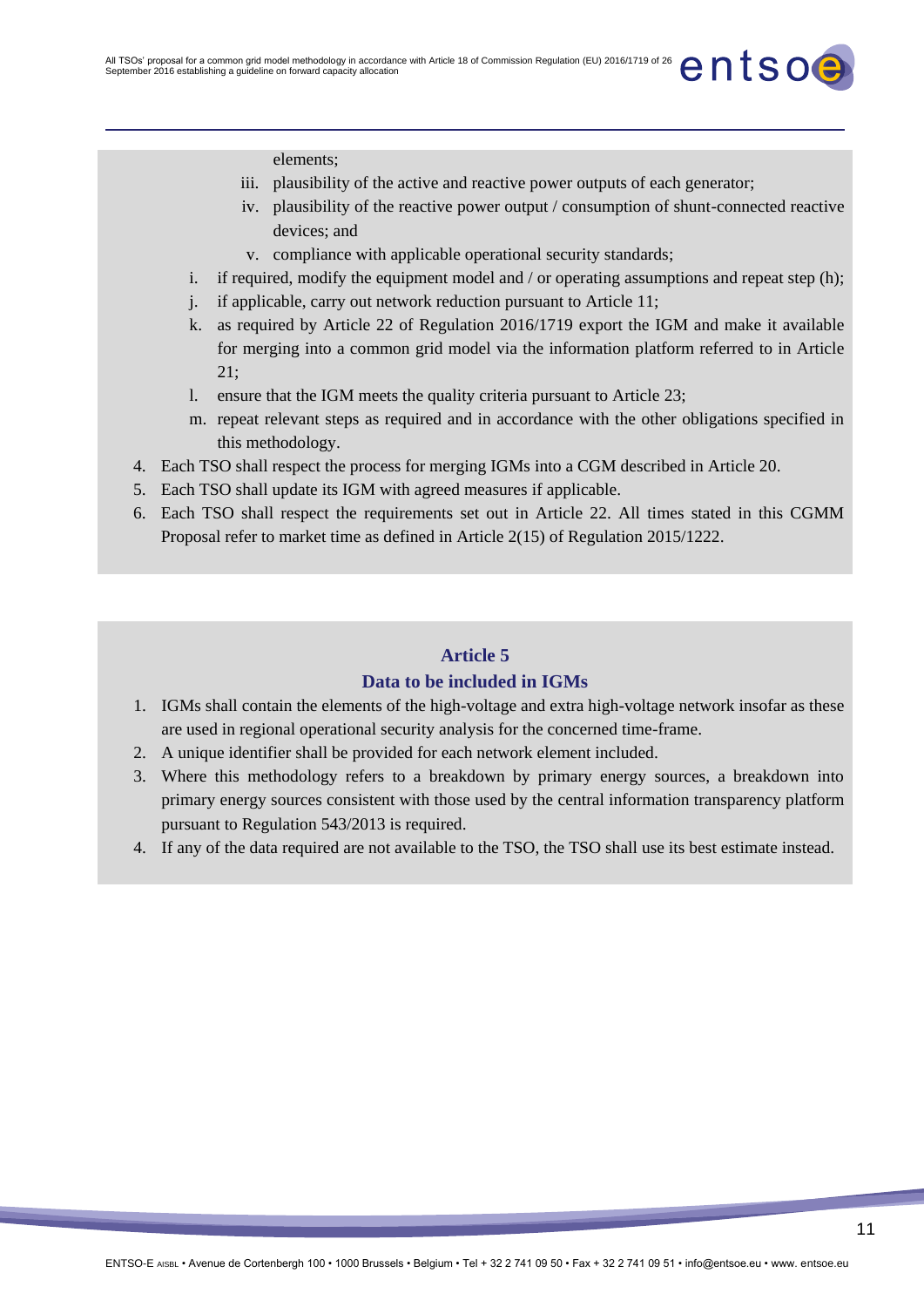### **Grid elements**

- 1. The grid elements described in paragraph 2 of this Article shall be included in each IGM regardless of whether these are operated by the TSO or a DSO (incl. CDSO) if these grid elements are of a voltage level
	- a. of 220 kV or above;
	- b. of less than 220 kV and the grid elements of which are used in regional operational security analysis.
- 2. The relevant grid elements and the data to be provided for these are
	- a. sub-stations: voltage levels, busbar sections and if applicable to the modelling approach used by the TSO switching devices, to include switching device identifier and switching device type, comprising either breaker, isolator or load break switch;
	- b. lines or cables: electrical characteristics, the sub-stations to which these are connected;
	- c. power transformers including phase-shifting power transformers: electrical characteristics, the sub-stations to which these are connected, the type of tap changer, and type of regulation, where applicable;
	- d. power compensation devices and flexible AC transmission systems (FACTS): type, electrical characteristics, and type of regulation where applicable.
- 3. A model or an equivalent model of those parts of the grid operated at a voltage of less than 220 kV shall be included in the IGM regardless of whether these parts of the grid are operated by the TSO or a DSO (incl. CDSO) if
	- a. these parts of the grid have elements which are used in regional operational security analysis, or
	- b. the relevant grid elements in those parts of the grid are connecting
		- i. a generation unit or load modelled in detail in accordance with Article 8 or 9 to the 220 kV or higher voltage level;
		- ii. two nodes at the 220 kV or higher voltage level.
- 4. Models and equivalent models pursuant to paragraph 3 shall contain at least aggregates of load separated from generation and generation capacity separated by primary energy sources and separated from load in the corresponding parts of the grid broken down by sub-stations of the equivalent model or the sub-stations to which the corresponding parts of the grid are connected.

# **Article 7**

### **Boundary points**

- 1. For each relevant border the TSOs concerned shall demarcate their respective responsibilities as far as the modelling of the network is concerned by agreeing on the corresponding boundary points.
- 2. Each TSO shall include all relevant network elements on its side of each boundary point in its IGM.
- 3. Each TSO shall include each boundary point in its IGM with a fictitious injection.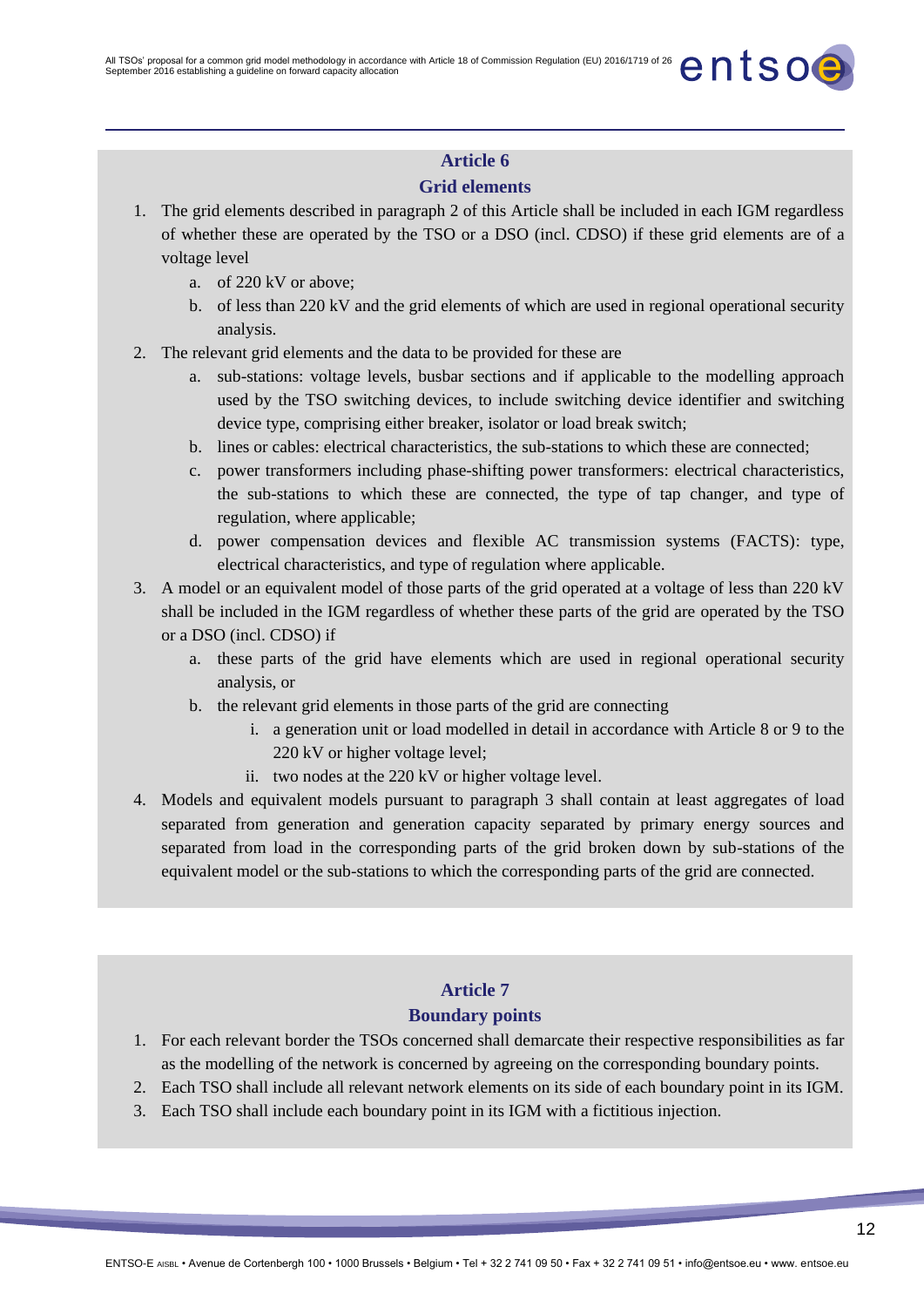### **Generation**

- 1. Generation units including synchronous condensers and pumps shall be modelled in detail if they are connected at a voltage level
	- a. of 220 kV or above;
	- b. of less than 220 kV and they are used in regional operational security analysis.
- 2. Several identical or similar generation units may be modelled in detail on a composite basis if this modelling approach is sufficient with respect to regional operational security analysis. For generation units modelled in detail on a composite basis an equivalent model shall be included in the IGM.
- 3. Generation capacity not modelled in detail shall be included in the IGM modelled as aggregates.
- 4. For both generation units modelled in detail and for aggregates of generation capacity, separated by primary energy sources and separated from load, the following data shall be included in the IGM:
	- a. connection point;
	- b. primary energy source.
- 5. For generation units modelled in detail the following data shall be included in the IGM:
	- a. maximum active power and minimum active power; defined as those values which the generation unit can regulate to. In the case of hydroelectric pumped storage generation units, two cycles shall be modelled and two records have to be provided (i.e., one each for the generating and the pumping mode);
	- b. the type of control mode, being one of the following: "disabled", "voltage control", "power factor control", "reactive power control" and, for voltage-controlled generation units, the regulated buses where the scheduled voltage is set up;
	- c. maximum and minimum values of reactive power when the minimum and maximum active power is delivered as well as, if this is required for regional operational security analysis, the associated capability curve;
	- d. the auxiliary load of the generation unit representing the internal demand of the generation unit shall be modelled as a non-conforming load at the connection point of the generation unit if this is required for regional operational security analysis.
- 6. For generation units modelled as aggregates the following data shall be included in the IGM:
	- a. aggregates of generation capacity separated by primary energy sources and separated from load in the corresponding parts of the grid broken down by sub-stations of the equivalent model or the sub-stations to which the corresponding parts of the grid are connected.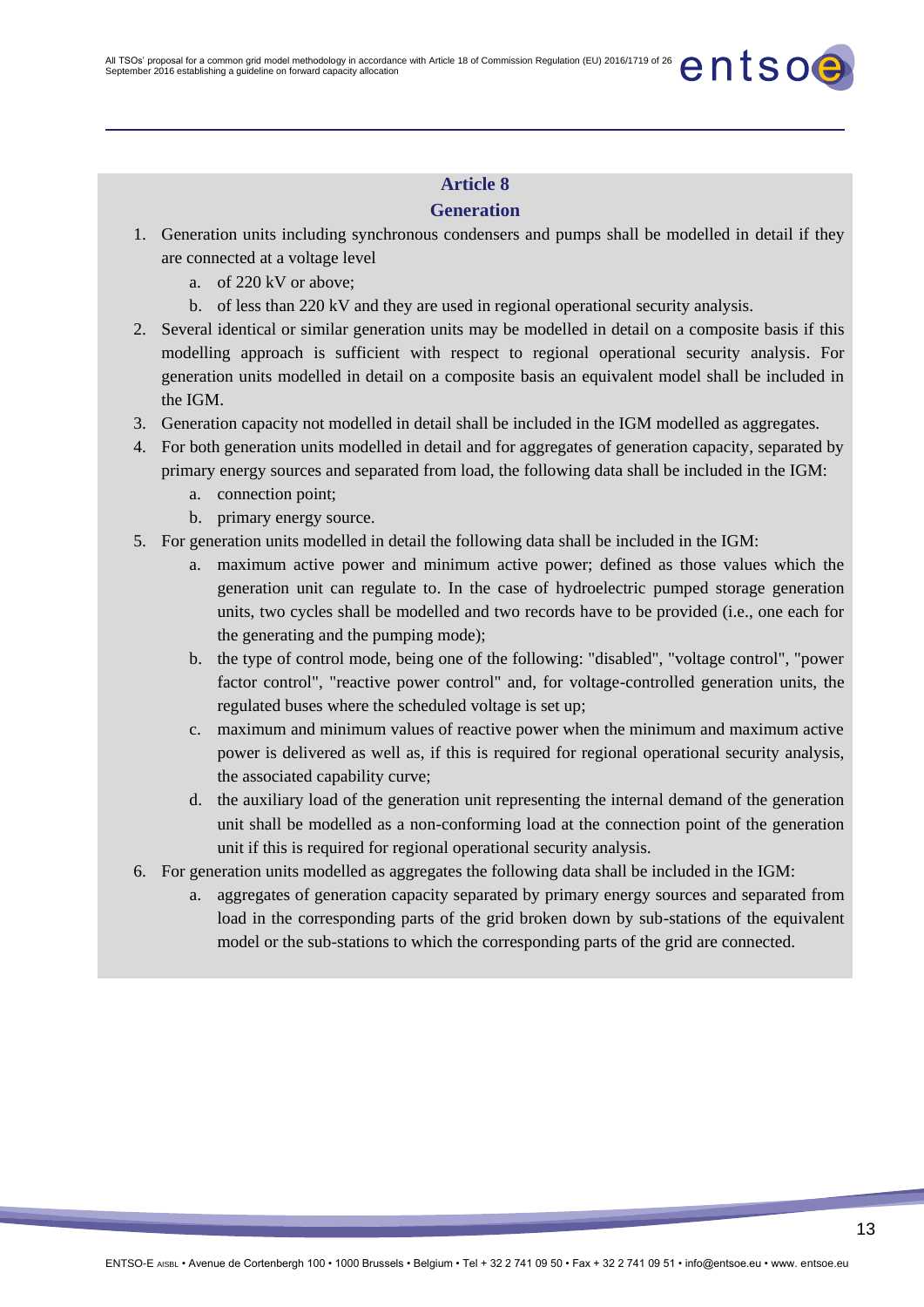### **Load**

- 1. Loads shall be modelled in detail if they are connected at a voltage level
	- a. of 220 kV or above;
	- b. of less than 220 kV and they are used in regional operational security analysis.
- 2. Several identical or similar loads may be modelled in detail on a composite basis if this modelling approach is sufficient with respect to regional operational security analysis. For loads modelled in detail on a composite basis an equivalent model shall be included in the IGM.
- 3. Loads not modelled in detail shall be included in the IGM modelled as aggregates.
- 4. For both loads modelled in detail and for aggregates of loads separated from generation the following data shall be included in the IGM:
	- a. connection point;
	- b. power factor or reactive power;
	- c. conforming flag (where the value "true" means that the active and reactive power consumption of the load shall be scaled when scaling the overall load).
- 5. For loads modelled as aggregates the following data shall be included in the IGM:
	- a. aggregates of loads (separated from generation) in the corresponding parts of the grid broken down by sub-stations of the equivalent model or the sub-stations to which the corresponding parts of the grid are connected.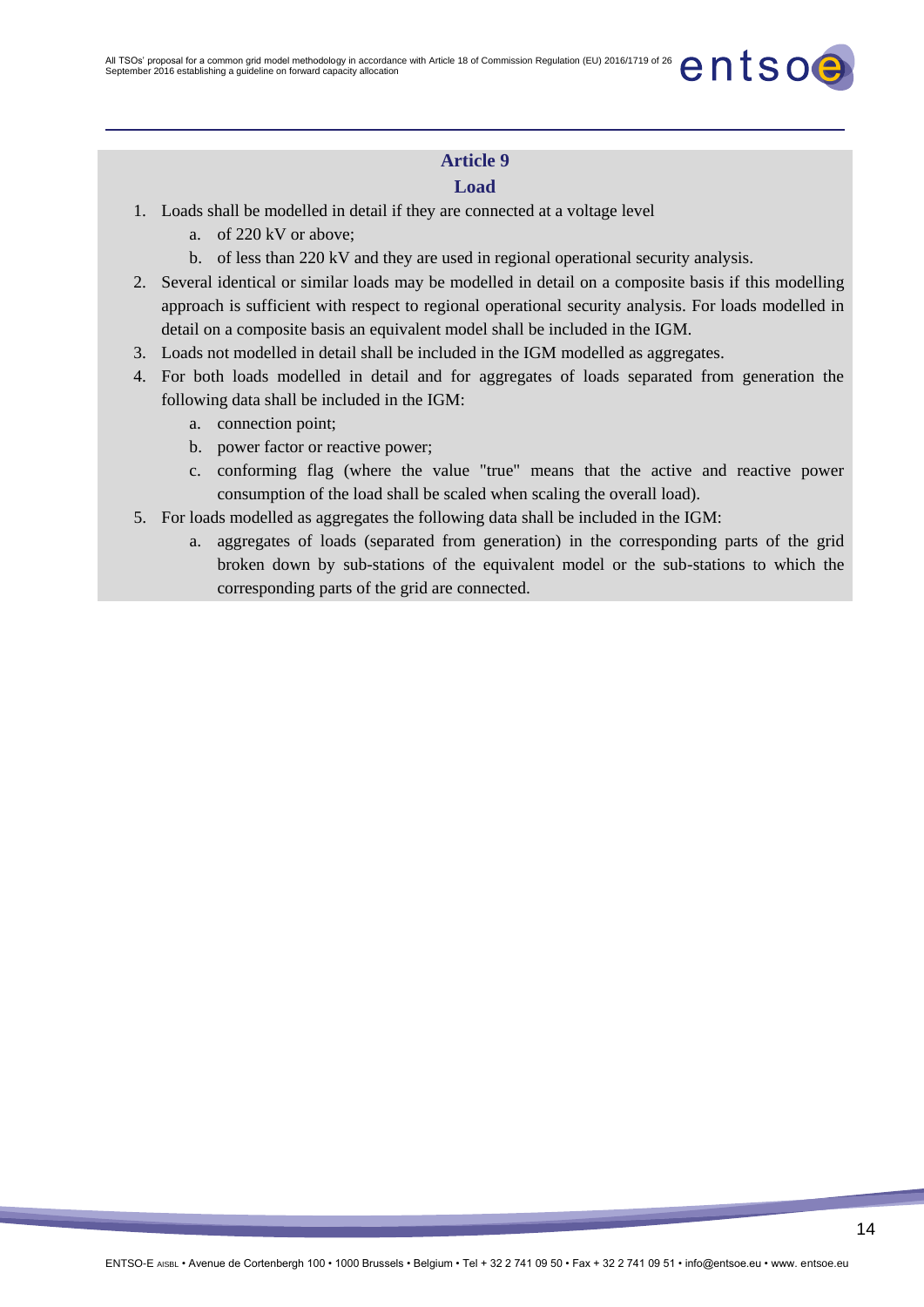## **HVDC links**

- 1. HVDC links shall be modelled regardless of whether these are located entirely within a single bidding zone or they connect two bidding zones.
- 2. The TSO within whose bidding zone(s) the HVDC link is located or the TSOs whose bidding zones are connected by the HVDC link shall decide on the degree of detail with which the HVDC link is to be modelled. They shall base their decision on the functions for which the HVDC link is to be used. By default an HVDC link shall be modelled in detail and the AC/DC part of the HVDC link shall be exchanged by the TSOs concerned unless the functions that it is used for do not require this.
- 3. For both HVDC links modelled in detail and for those modelled in a simplified manner, the following data shall be included:
	- a. connection points.
- 4. For cross-zonal HVDC links modelled in detail, the TSOs concerned shall agree on which of them is to provide the detailed model by either including it in its IGM or by making it available separately. In the case of HVDC links that connect the CGM area with a bidding zone that is not part of the CGM area, the TSO that is within the CGM area shall include the detailed model in its IGM. Detailed models of HVDC links shall include
	- a. electrical characteristics;
	- b. type and characteristics of supported control modes.
- 5. HVDC links modelled in a simplified manner shall be represented by equivalent injections at the connection points.
- 6. In the case of HVDC links that connect the CGM area with a bidding zone that is not part of the CGM area, the TSO that is within the CGM area shall endeavour to conclude an agreement with the owners of HVDC links not bound by this methodology with the aim of ensuring their cooperation in meeting the requirements set out in this Article.

### **Article 11**

### **Modelling of adjacent grids**

- 1. Each TSO shall model HVDC links with adjacent grids pursuant to Article 10.
- 2. Each TSO shall model AC links with adjacent grids as described in this Article.
- 3. At the start of the process described in Article 4, each TSO shall make use of an equivalent model of the adjacent grids in its IGM.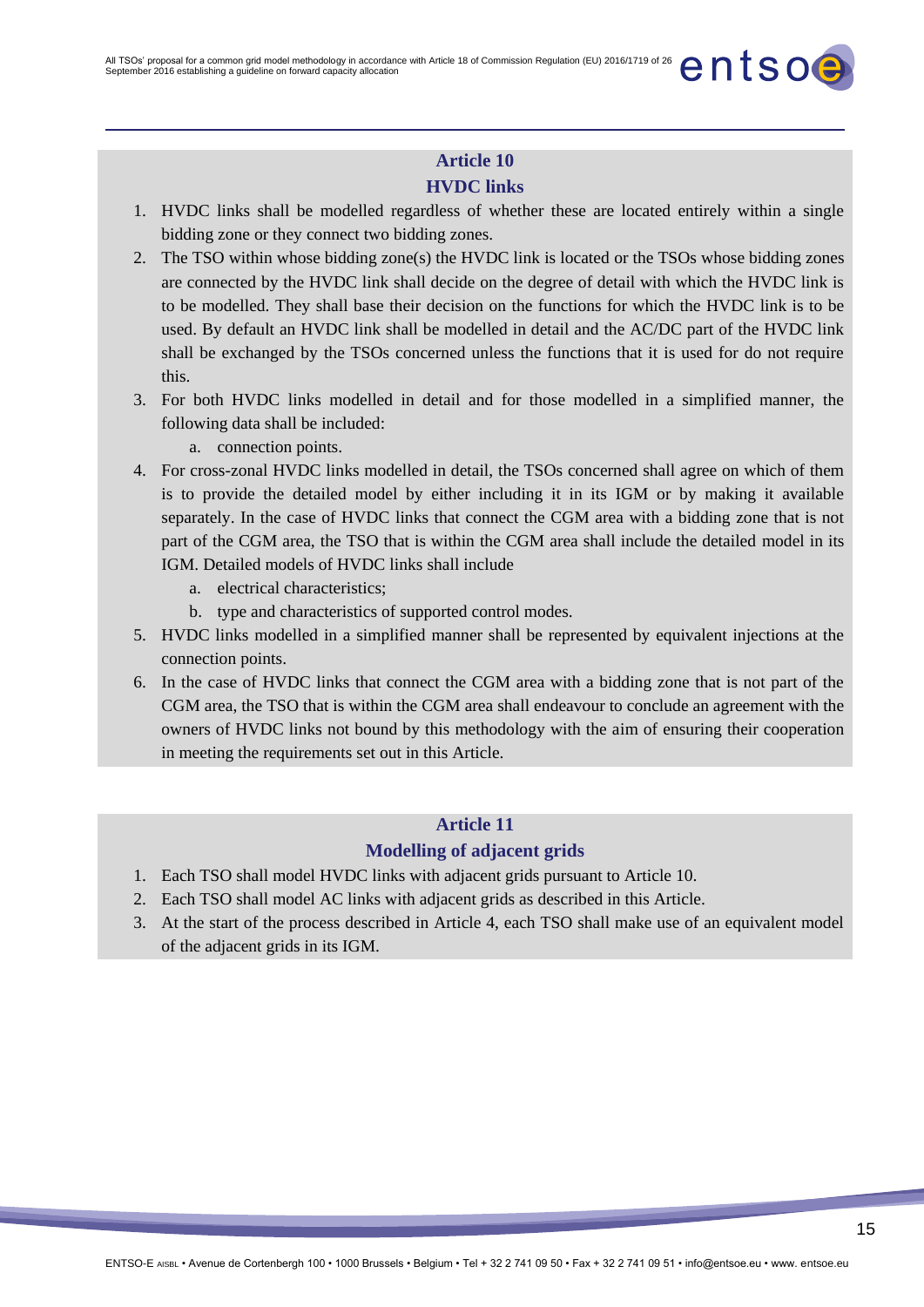### **Topology**

- 1. When building its IGM, each TSO shall ensure that
	- a. the IGM indicates the switched state, either open or closed, of all modelled switching devices;
	- b. the IGM indicates the tap position of all modelled power transformers with tap changers including phase-shifting transformers;
	- c. the topology of the IGM reflects the planned or forced unavailability of modelled items of equipment that are known to be unavailable in line with the scenarios described in Article 3;
	- d. the topology of the IGM is updated to reflect remedial actions pursuant to Article 14 of Regulation 2016/1719 as well as topological agreed measures if applicable;
	- e. taking into account c) and d), the topology of the IGM reflects the best forecast operational situation;
	- f. the connectivity status of interconnectors and tie-lines to other TSOs is consistent with the IGMs of the relevant neighbouring TSOs.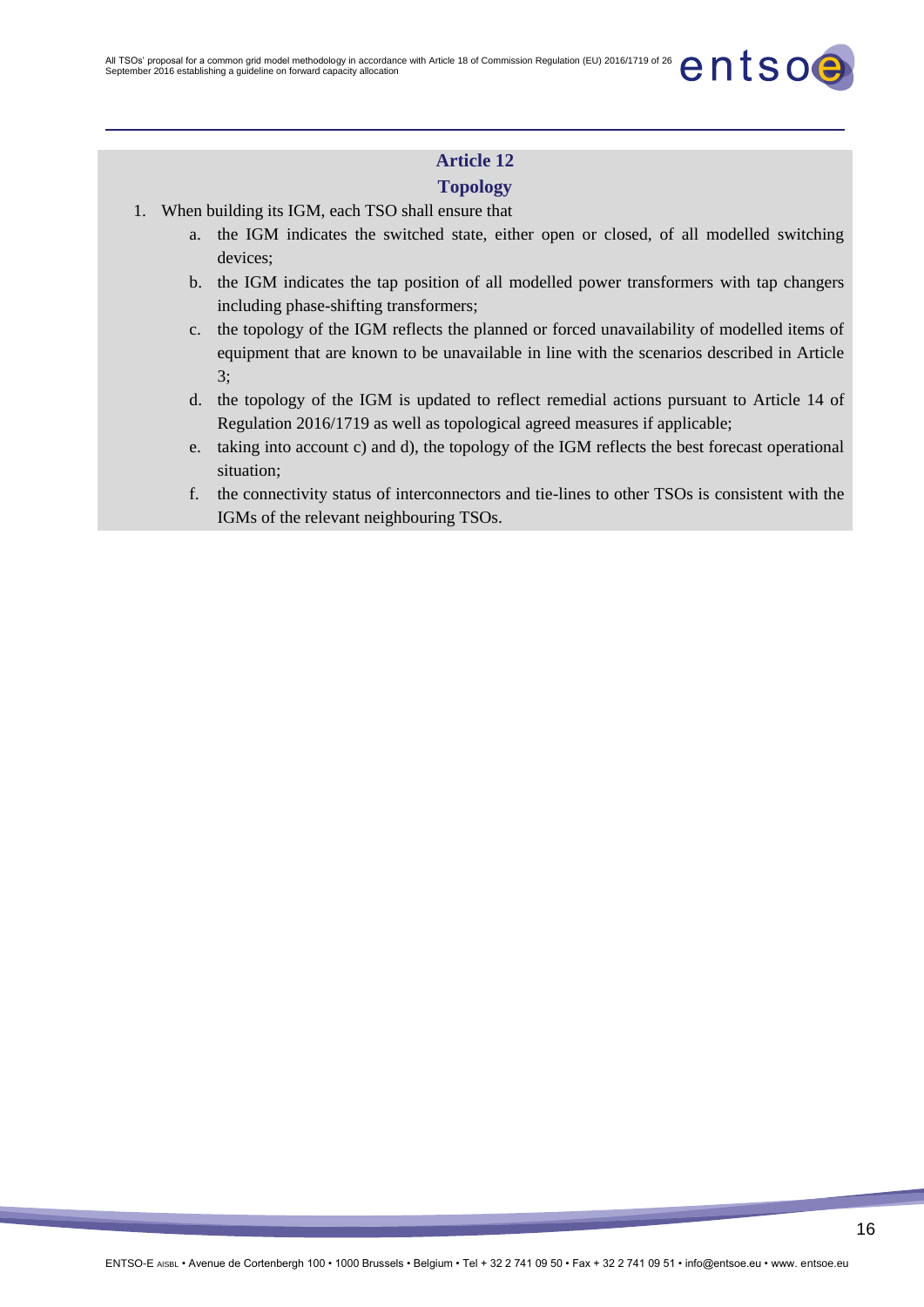### **Energy injections and loads**

- 1. When building its IGM, each TSO shall respect the following general principles with respect to energy injections and loads:
	- a. For the energy injections pattern
		- i. the IGM specifies an active and reactive power injection for each modelled inservice generation unit including synchronous condensers and pumps and this is applicable for each generation unit whether modelled in detail on an individual or composite basis or modelled as an aggregate;
		- ii. the specified active and reactive power injection for each modelled generation unit is consistent with the specified maximum and minimum active and reactive power limits and/or applicable reactive capability curve;
		- iii. active power injections associated with generation within the IGM shall be consistent with relevant remedial actions in accordance with Article 14 of Regulation 2016/1719 and other measures required to maintain the system within applicable operational security limits including but not limited to provision of sufficient upward and downward active power reserves as required for the purposes of frequency management;
	- b. For the load pattern
		- i. the IGM specifies an active and reactive power withdrawal for each modelled inservice load and pump;
		- ii. the sum of the active modelled load power withdrawals of modelled in-service loads and pumps shall match the total load of the considered scenario.
- 2. When building its IGM, each TSO shall respect the following principles with respect to energy injections:
	- a. in order to establish the injection pattern for the relevant scenario, the TSO shall scale or otherwise individually modify the active power injections associated with the modelled generation units;
	- b. for generation units modelled in detail, the availability status shall take into account the following in line with the scenarios described in Article 3:
		- i. outage plans;
		- ii. testing profiles;
		- iii. scheduled unavailability;
		- iv. any active power capacity restrictions;
	- c. for dispatchable generation units modelled in detail, the modelled dispatch pattern shall take into account the following in line with the scenarios described in Article 3:
		- i. for all scenarios
			- 1. the availability status;
			- 2. the applicable priority dispatch policies and agreements;
		- ii. the best forecast dispatch based upon a selection of the following:
			- 1. the relevant current, historical or forecast commercial/market data;
			- 2. a distinction between base load generation and marginal generation;
			- 3. established generation shift keys, merit orders or participation factors;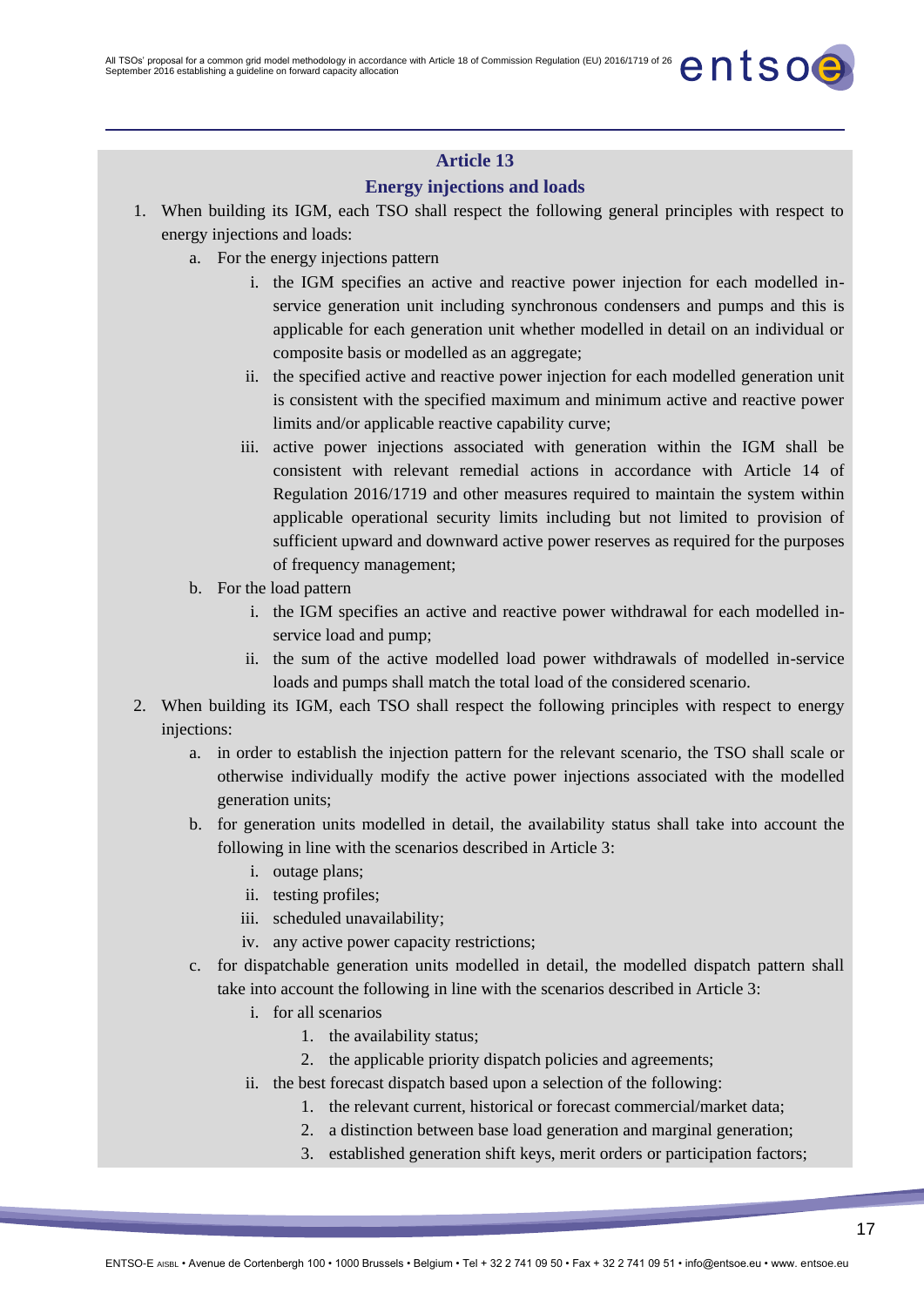- 4. any other relevant information;
- d. for dispatchable generation units modelled as aggregates, the modelled dispatch pattern shall take into account
	- i. for all scenarios the best forecast dispatch pattern based on a selection of the following:
		- 1. relevant current, historical or forecast commercial/market data;
		- 2. distinction between base load generation and marginal generation;
		- 3. established generation shift keys, merit orders or participation factors;
		- 4. data on generation capacity of generation units modelled as aggregates, separated by primary energy sources and separated from load, and managed by an aggregator whose data are used in regional operational security analysis broken down by sub-stations of the equivalent model or the sub-stations to which the corresponding parts of the grid are connected;
		- 5. any other relevant information;
- e. for all scenarios, for intermittent generation units modelled in detail, the modelled dispatch pattern shall take into account the availability status in line with the scenarios described in Article 3;
- f. for all intermittent generation units whether modelled in detail or modelled as aggregates, the modelled dispatch pattern shall take into account in line with the scenarios described in Article 3 the most appropriate forecast.
- 3. When building its IGM, each TSO shall respect the following principles with respect to loads:
	- a. in order to establish the load pattern, the TSO shall scale or otherwise individually modify the nodal active and reactive power withdrawals associated with modelled loads and pumps;
	- b. for all scenarios this shall be based upon a selection of the following:
		- i. representative historical reference data for the relevant season, day, time, and other relevant data;
		- ii. SCADA and/or metered data;
		- iii. state estimated data;
		- iv. statistical analysis or forecast data;
		- v. distinction between conforming and non-conforming load;
		- vi. planned outages at least for loads modelled in detail;
		- vii. for loads modelled in detail maximum active power consumption and characteristics of reactive power control, where installed as well as maximum and minimum active power available for demand response and the maximum and minimum duration of any potential usage of this power for demand response;
		- viii. for loads modelled as aggregates and managed by an aggregator whose data are used in regional operational security analysis, aggregates of maximum and minimum active power available for demand response, separated from generation, and the maximum and minimum duration of any potential usage of this power for demand response managed by the aggregator in the corresponding parts of the grid broken down by sub-stations of the equivalent model or the sub-stations to which the corresponding parts of the grid are connected;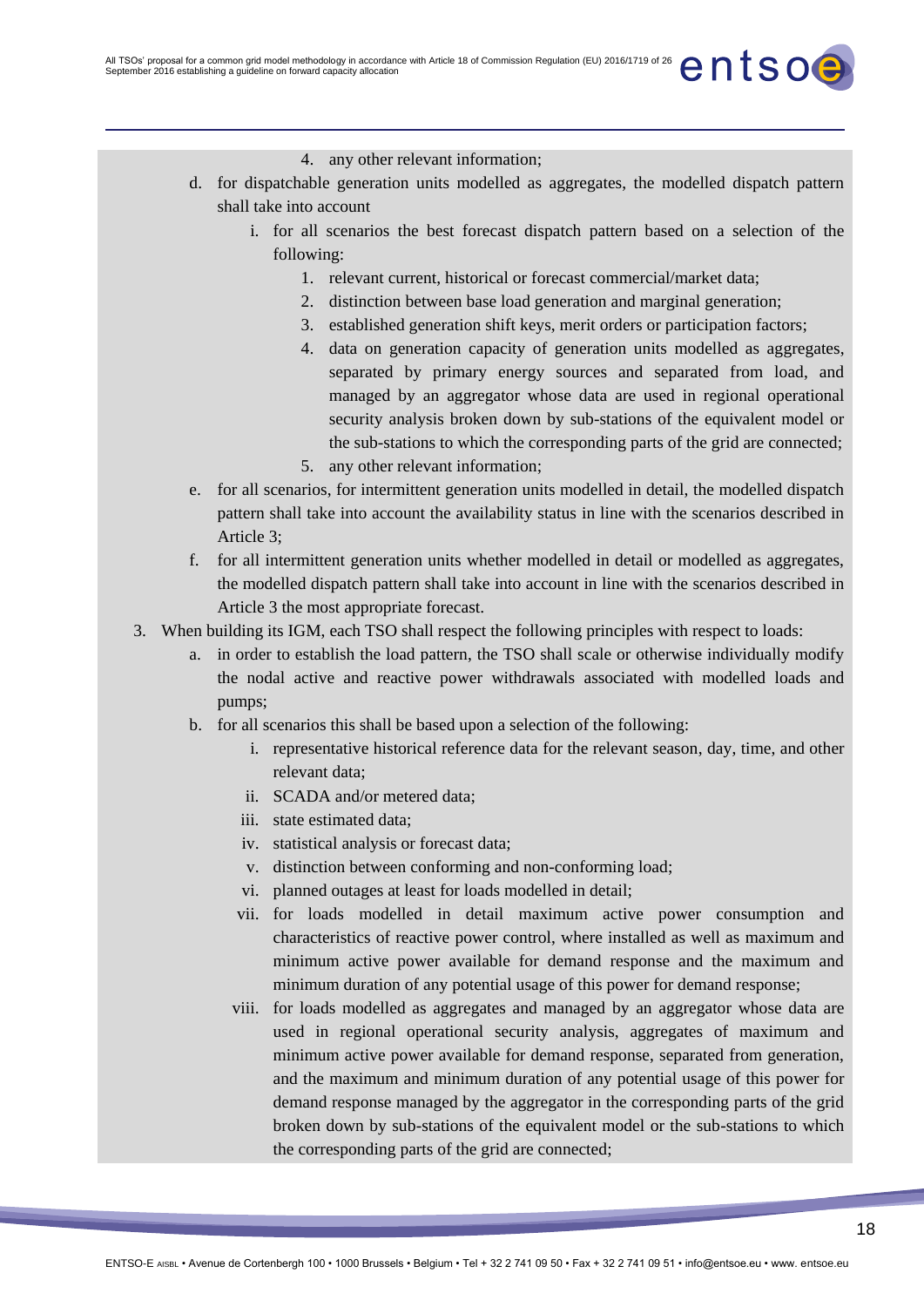- ix. for loads modelled as aggregates and managed by an aggregator whose data are used in regional operational security analysis, a forecast of unrestricted active power available for demand response and any planned demand response
- x. any other relevant information.

### **Monitoring**

- 1. When building each IGM, each TSO shall respect the rules set out in this Article with respect to operational monitoring limits for all modelled grid elements.
- 2. For each scenario all operational limits shall be consistent with operational conditions including but not limited to the season and other relevant environmental and meteorological factors.
- 3. For each scenario, each TSO shall ensure that
	- a. the IGM specifies, for each explicitly modelled transmission line, cable, transformer and relevant item of DC equipment, either
		- i. a PATL if the rating does not depend upon meteorological conditions or the prefault loading; or
		- ii. the best forecast rating if the rating is dependent upon meteorological conditions or the pre-fault loading;
	- b. the IGM specifies, for the relevant assets, one or more TATLs, reflective of the corresponding season and based on the applicable PATL, for each explicitly modelled transmission line, cable, transformer and relevant item of DC equipment;
	- c. the IGM specifies a TATL duration for all items of transmission equipment for which a TATL is specified, for each TATL specified;
	- d. the IGM specifies a tripping current for each relevant item of explicitly modelled transmission equipment, if applicable;
	- e. the IGM appropriately reflects the maximum and minimum acceptable voltages at each nominal voltage level, as per relevant locally applicable codes, standards, licences, policies and agreements;
	- f. operational monitoring limits that apply to interconnectors and tie-lines to other TSOs are consistent with those specified in the IGMs of the relevant neighbouring TSOs;
	- g. operational monitoring limits specified in the IGM are consistent with operational security limits;
	- h. the IGM specifies artificial PATL and TATL limits on relevant individual items or groups of items of modelled transmission equipment in order to incorporate local transmission constraints that are not associated with steady state thermal or voltage security including constraints associated with transient or voltage stability;
	- i. for all equivalent models of transmission equipment and for modelled items of equipment not operated by the TSO, including distribution networks, that are relevant with respect to operational security analysis and cross-zonal capacity calculation, the IGM specifies appropriate equivalent operating limits.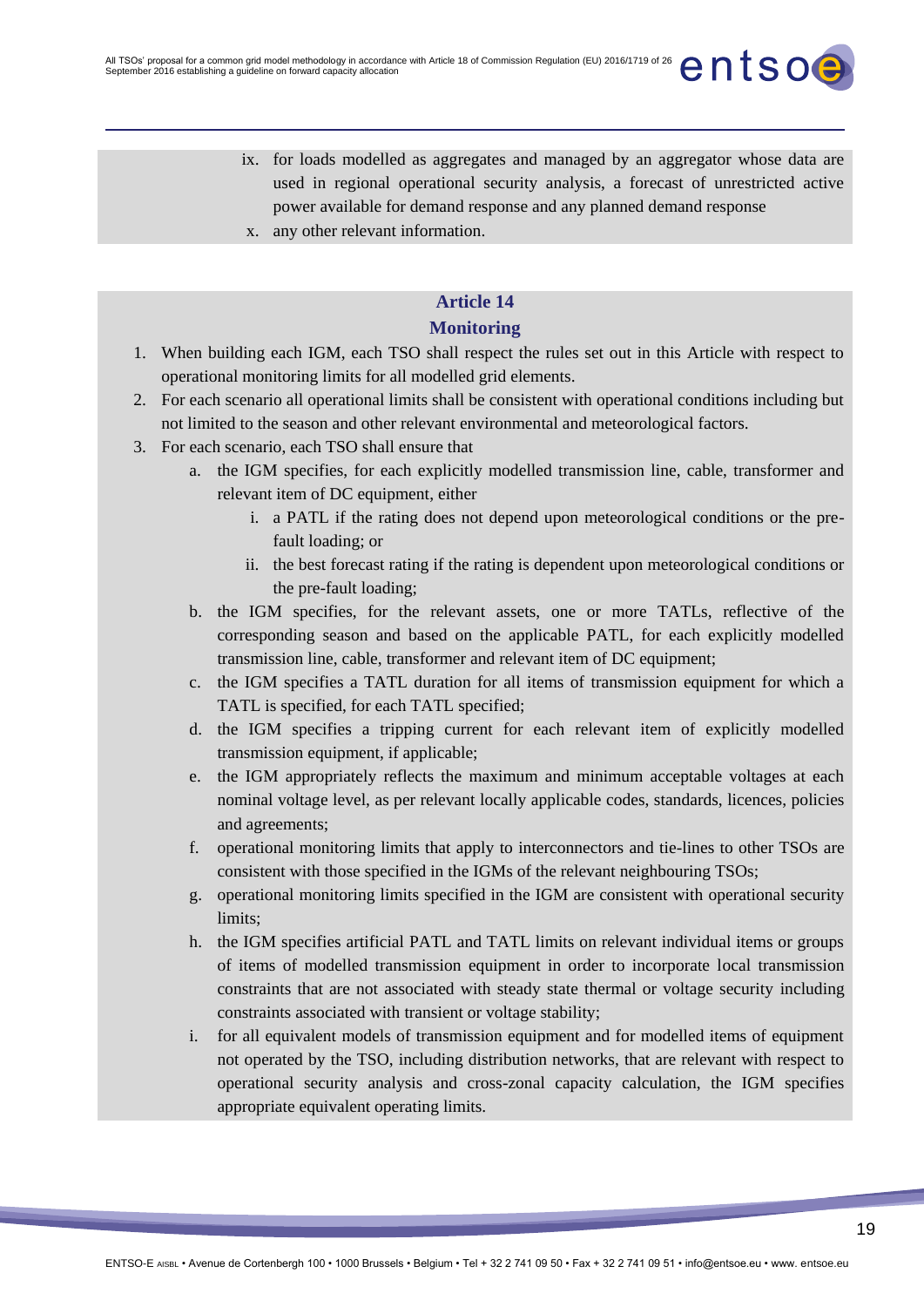### **Control settings**

- 1. When building each IGM, each TSO shall specify appropriate control settings for at least the following items of regulating equipment, where modelled and relevant:
	- a. power transformers and associated tap changers;
	- b. phase-shifting transformers and associated tap changers;
	- c. reactive compensation devices, including but not limited to
		- i. shunt compensators including shunt capacitors or reactors or discretely switchable banks of shunt capacitors or reactors;
		- ii. static VAR compensators;
		- iii. synchronous condensers;
		- iv. static synchronous compensators (STATCOMs) and other flexible AC transmission system (FACTS) devices;
	- d. generators assisting with voltage regulation;
	- e. DC equipment.
- 2. In the case of the items of equipment referred to in points (a), (b), (c), and (d) of paragraph 1, each IGM shall include the following information, where relevant:
	- a. regulation status -enabled/disabled;
	- b. regulation mode -voltage, active power, reactive power, power factor, current, or other applicable mode;
	- c. regulation target or target range in kV, MW, Mvar, p.u., or other appropriate units;
	- d. regulation target deadband;
	- e. regulation participation factor;
	- f. regulated node.
- 3. In the case of the items of equipment referred to in point (e) of paragraph 1, each IGM shall include all relevant information regarding the following, where relevant:
	- a. operating mode -inverter/rectifier;
	- b. control mode -voltage, active power, reactive power, power factor, current, or other applicable mode;
	- c. active power targets;
	- d. voltage targets;
	- e. regulated nodes.
- 4. Where a modelled item of DC equipment forms part of an interconnector each TSO shall ensure that the resultant flows on the interconnector are consistent with the agreed flows on direct current lines for the relevant scenario in accordance with Article 18.
- 5. Each TSO shall ensure that target voltages and target voltage ranges are reflective of the relevant scenario and are reflective of applicable voltage control policies and operational security limits.
- 6. Each TSO shall specify at least one slack node in each IGM for the purposes of managing mismatches between total generation and demand when performing a load flow solution.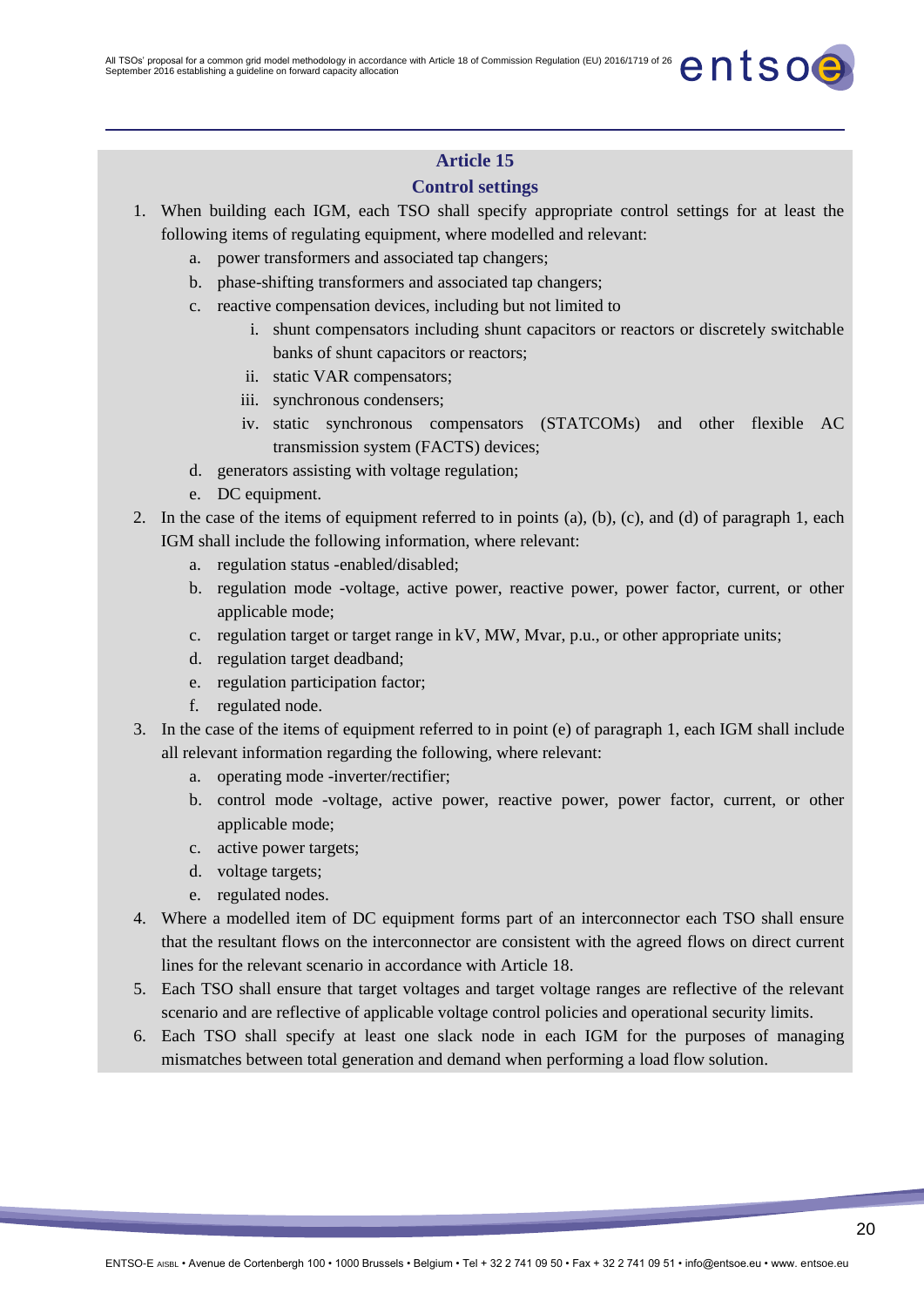### **Assumptions on adjacent grids**

- 1. When building each IGM each TSO shall update the operational assumptions with respect to adjacent grids with the most reliable set of estimations practicable. Following the successful completion of the checks described in Article  $4(3)(h)$ , the equivalent models of the adjacent grids shall be removed and replaced with equivalent injections at the relevant boundary points.
- 2. For each IGM the sum of injections at boundary points shall be equal to the corresponding net position.

### **Article 17**

#### **Associated information**

- 1. In order to make it possible to apply rules to change the characteristics of individual grid models during capacity calculation and other relevant business processes, each TSO shall make the following information available to all TSOs via the information platform referred to in Article 21:
	- a. generation shift keys.

#### **Article 18**

#### **Net positions and flows on direct current lines**

- 1. For all scenarios for the month-ahead and the year-ahead capacity calculation time-frame pursuant to Article 3, each TSO shall follow the CGM alignment procedure described in Article 19 in order to comply with Article 19(2) of Regulation 2016/1719.
- 2. For all scenarios pursuant to Article 3 in case of bidding zones connected by more than one direct current line, in order to comply with Article 19(2) of Regulation 2016/1719, respectively, the TSOs concerned shall agree on consistent values for the flows on direct current lines to be used in each TSO's IGM. These shall also be the values that the TSOs make available to all other TSOs.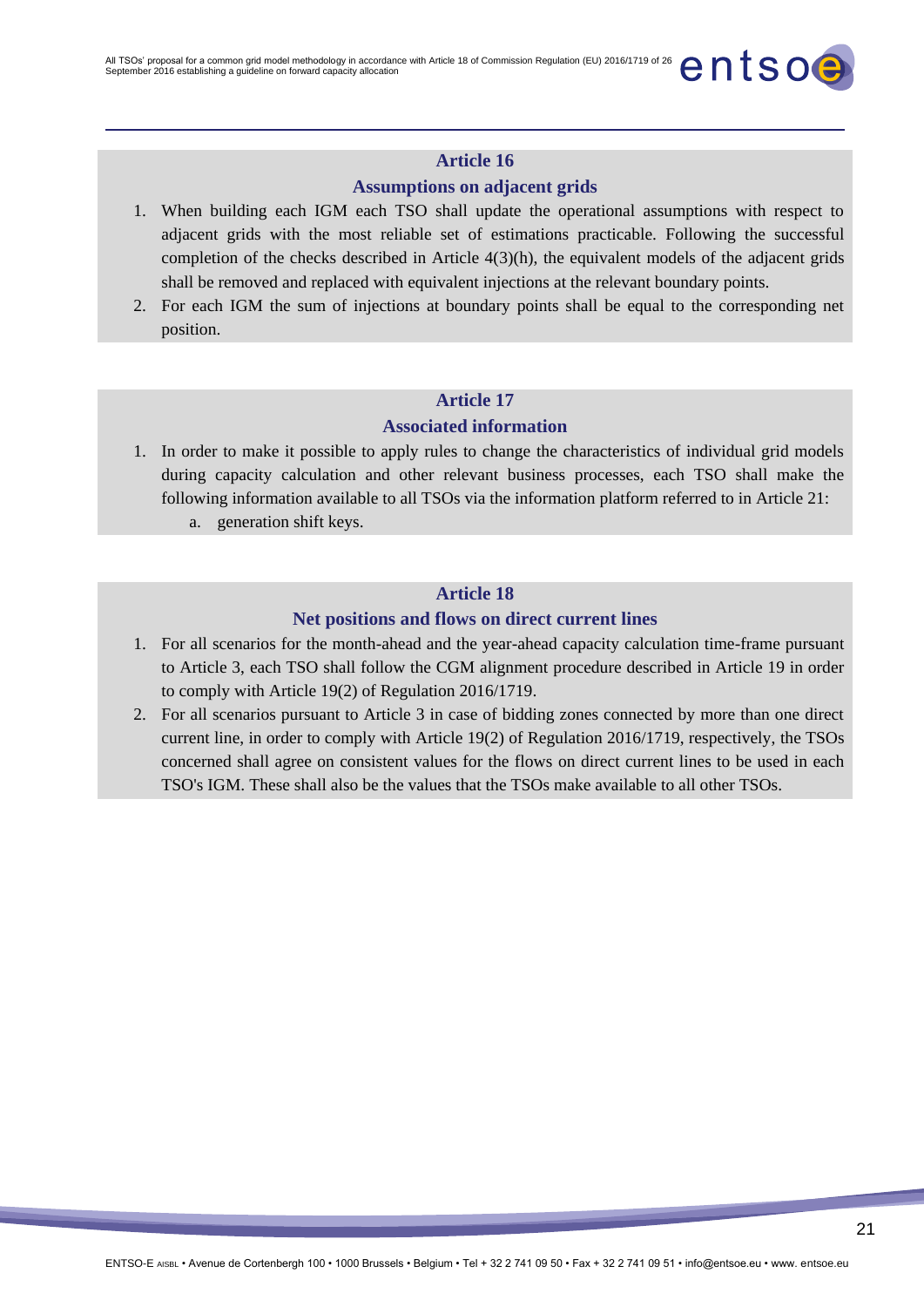### **CGM alignment**

- 1. For each scenario for the month-ahead and the year-ahead capacity calculation time-frame pursuant to Article 3, each TSO shall prepare and share with all other TSOs via the information platform referred to in Article 21 in accordance with the CGM process description set out in Article 22 its best forecast of
	- a. the net position for its bidding zone, being its preliminary net position;
	- b. the flow on each direct current line connected to its bidding zone being the preliminary flows on each direct current line;
	- c. any other input data required by the algorithm pursuant to paragraph 2.
- 2. All TSOs shall jointly define an algorithm which for each scenario and for all bidding zones aligns the preliminary net positions and preliminary flows on each direct current line in such a way that following the adjustment by the algorithm
	- a. the sum of adjusted net positions for all bidding zones in the CGM area balances the targeted net position for the CGM area;
	- b. for all bidding zones connected by at least one direct current line the sum of flows on all direct current lines is mutually consistent for both bidding zones concerned.
- 3. The algorithm shall have the following properties or features in order to ensure that in accordance with Article 19(2) of Regulation 2016/1719 there is no undue discrimination between internal and cross-zonal exchanges:
	- a. the alignments of preliminary net positions and preliminary flows on each direct current line shall be spread across all bidding zones and no bidding zone shall benefit from any preferential treatment or privileged status with respect to the operation of the algorithm;
	- b. in its objective function the algorithm shall give appropriate weight to the following when determining the adjustments required:
		- i. the size of the adjustments required to each preliminary net position and the preliminary flows on each direct current line, which shall be minimised;
		- ii. the ability of a bidding zone to adjust its preliminary net position and the preliminary flows on each direct current line, based on objective and transparent criteria;
	- c. the algorithm shall specify objective and transparent consistency and quality criteria which the input data required from each TSO shall meet;
	- d. the algorithm shall be robust enough to provide the results pursuant to paragraph 2 in all circumstances given the input data provided to it.
- 4. TSOs shall agree on procedures
	- a. to reduce the absolute value of the sum of preliminary net positions for all bidding zones in the CGM area; and
	- b. to provide updated input data if necessary; and
	- c. to take into account reserve capacity and stability limits if it becomes necessary to update input data.
- 5. TSOs shall regularly review and, if appropriate, improve the algorithm.
- 6. TSOs shall publish the algorithm as part of the data to be provided pursuant to Article 26(3) of Regulation 2016/1719. If the algorithm was modified during the reporting period, TSOs shall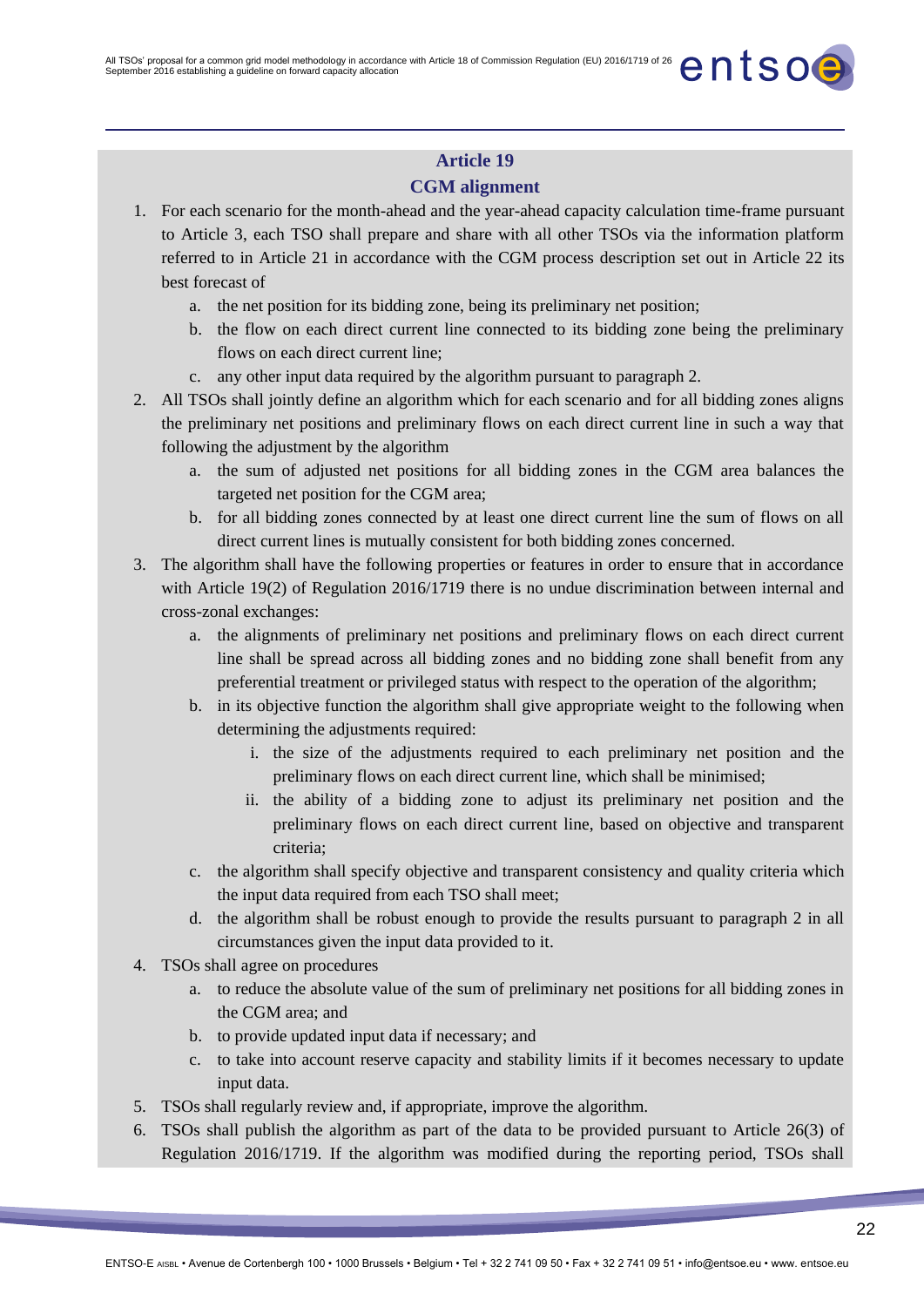clearly state which algorithm was in use during which period and they shall explain the reasons for modifying the algorithm.

- 7. All TSOs shall jointly ensure that the algorithm is accessible to the relevant parties via the information platform referred to in Article 21.
- 8. In accordance with Article 62 of Regulation 2016/1719 each TSO shall designate an alignment agent who shall perform, on behalf of the TSO, the following tasks in accordance with the process described in Article 22:
	- a. check the completeness and quality of the input data provided pursuant to paragraph 1 and, if necessary, replace missing data or data of insufficient quality with substitute data;
	- b. apply the algorithm in order to compute for each scenario and each bidding zone aligned net positions and aligned flows on all direct current lines that meet the requirements set out in paragraph 2 and make these available to all TSOs via the information platform referred to in Article 21;
	- c. ensure that the results obtained are consistent with those obtained by all other alignment agents (if any).
- 9. Pursuant to Article 4(3)(f), each TSO shall ensure that its IGM is consistent with the aligned net position and aligned flows on direct current lines provided by the alignment agent.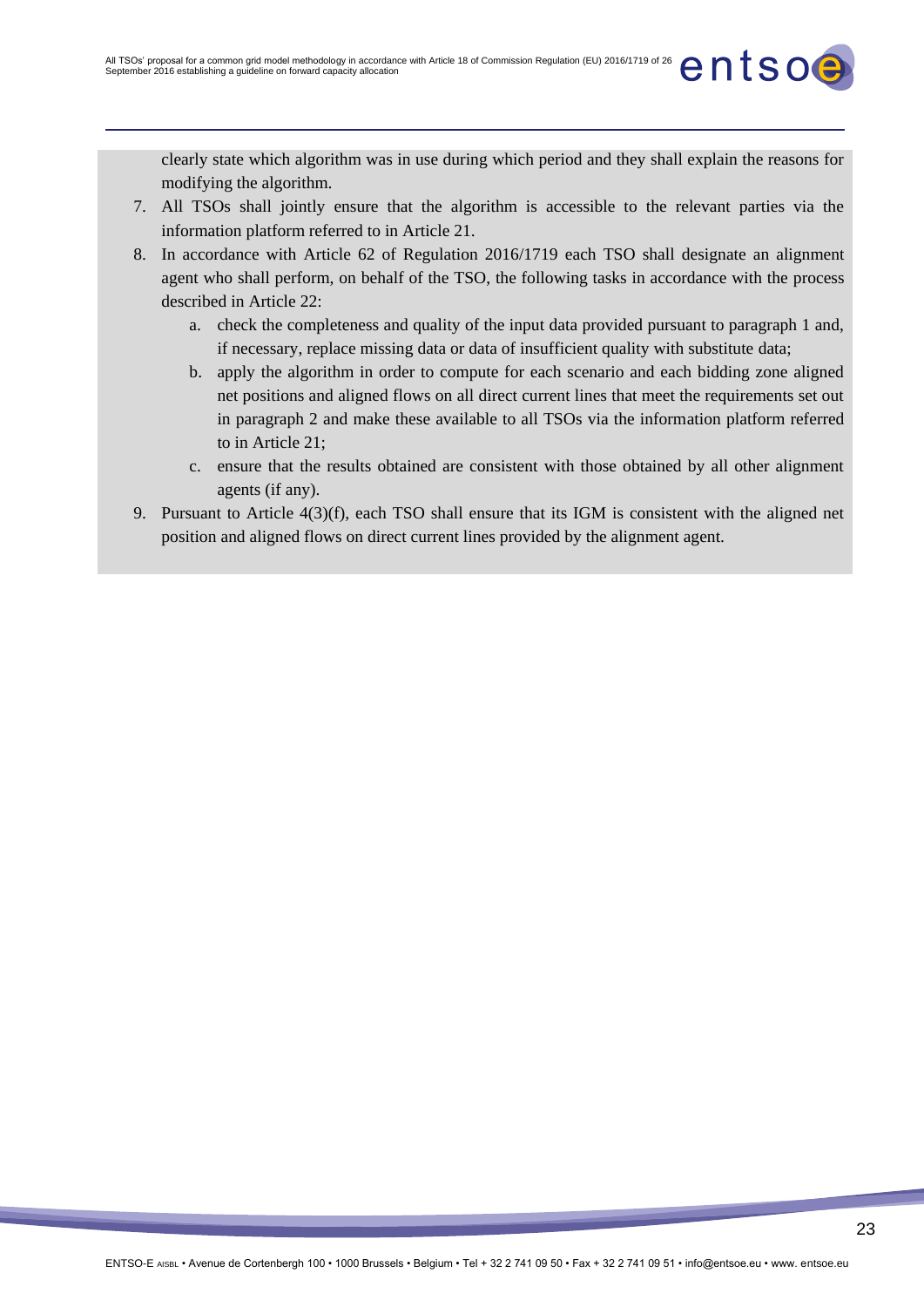### **Common Grid Model**

- 1. In accordance with Article 62 of Regulation 2016/1719 and pursuant to Article 21(3) of Regulation 2016/1719 each TSO shall designate a merging agent who shall perform, on behalf of the TSO, the following tasks according to the process described in Article 22:
	- a. check the consistency of the IGMs provided by the TSO against the quality criteria defined pursuant to Article 23;
	- b. if an IGM fails the quality check referred to in (a), either obtain a new IGM of sufficient quality from the TSO responsible or substitute an alternative IGM in accordance with the substitution rules referred to in paragraph 4 and make this validated IGM available via the information platform referred to in Article 21;
	- c. apply the requirements pursuant to paragraph 2 in order to merge all IGMs into a CGM pursuant to Article 22 of Regulation 2016/1719 and make the resulting CGMs available to all TSOs via the information platform referred to in Article 21;
	- d. ensure that each CGM created is consistent with those obtained by all other merging agents (if any);
	- e. identify violations of operational security limits in the CGM;
	- f. obtain from the TSOs concerned IGMs updated in the light of the agreed measures if applicable and repeat steps (a) to (e) as required;
	- g. if applicable validate the resulting CGM and make it available via the information platform referred to in Article 21.
- 2. All TSOs shall jointly define the requirements applicable to the merging agents and the merging process in accordance with Article 24.
- 3. Each merging agent shall meet the requirements referred to in paragraph 2 and shall implement the requirements applicable to the merging process referred to in paragraph 2.
- 4. All TSOs shall jointly define substitution rules applicable to IGMs that do not meet the quality criteria set out in Article 23.
- 5. Each TSO shall provide the data required by the substitution rules referred to in paragraph 4 via the information platform referred to in Article 21.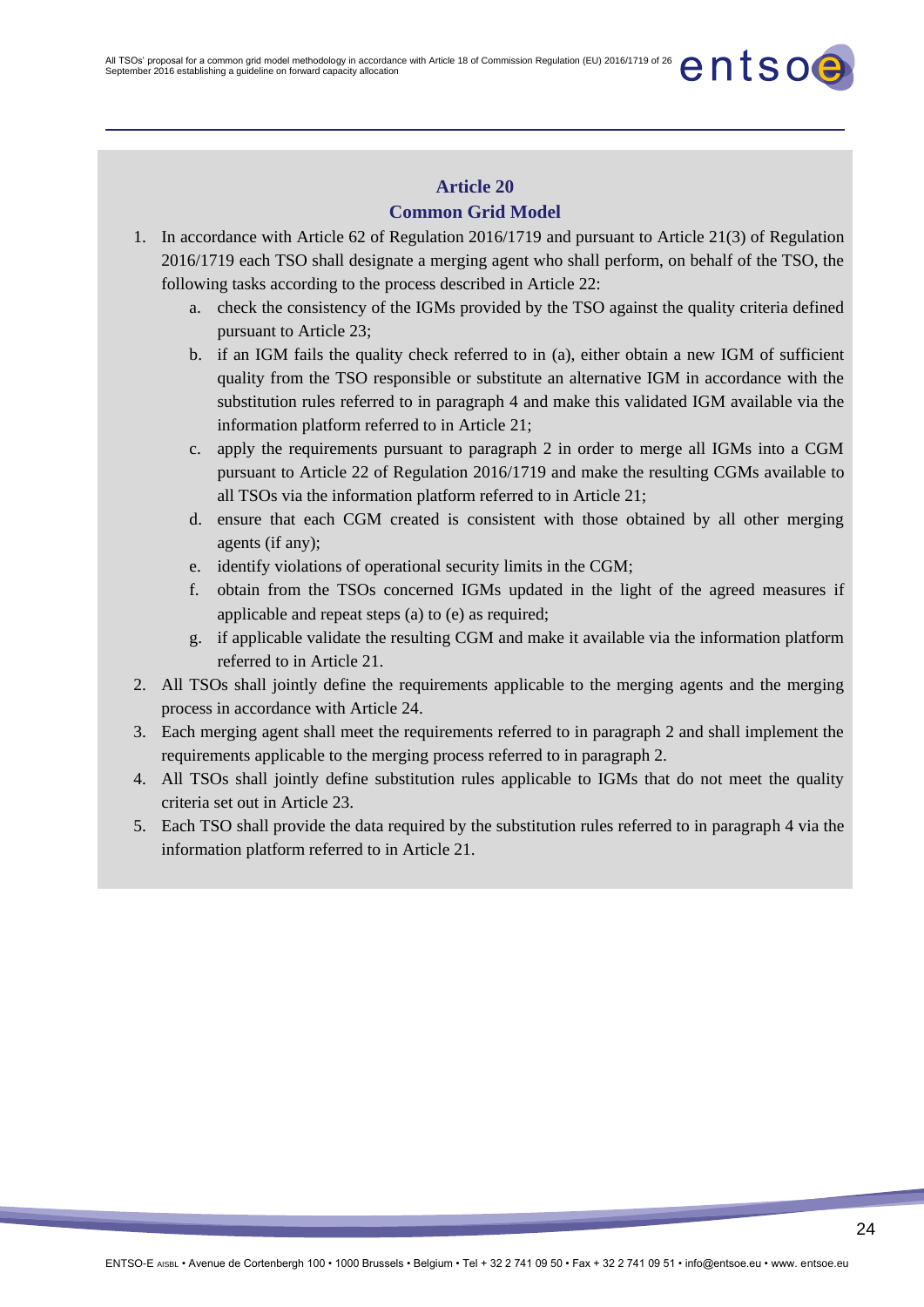### **Information platform**

- 1. All TSOs shall delegate the task of implementing and administering a joint information platform that provides at least the services described in paragraph 2 in accordance with Article 62 of Regulation 2016/1719.
- 2. The information platform shall at a minimum support the CGM process in the following ways and it shall have all the features required to this end:
	- a. each TSO shall be able to use the information platform in order to share with all other TSOs pursuant to the CGM process described in Article 22 its best forecast of
		- i. the net position for its bidding zone, comprising its preliminary net position;
		- ii. the flow on each direct current line connected to its bidding zone comprising the preliminary flows on each direct current line;
		- iii. any other input data required by the algorithm further to Article 19(2);
	- b. the algorithm pursuant to Article 19(2) shall be accessible via the information platform;
	- c. the alignment agent(s) shall be able to make the aligned net positions and aligned flows on direct current lines that meet the requirements set out in Article 19(2) available to all TSOs via the information platform;
	- d. each TSO shall be able to make associated information specified in Article 17 available to all TSOs via the information platform;
	- e. each TSO shall be able to make all its IGMs available to all TSOs via the information platform;
	- f. for each TSO and each scenario, all data required by the substitution rules referred to in Article 20(5) shall be available via the information platform;
	- g. the information platform shall be able to provide information on the quality status of submitted IGMs including substitutions that were necessary;
	- h. all merging agents shall be able to make the CGM available to all TSOs via the information platform;
	- i. all information required with respect to boundary points pursuant to Article 7 shall be available via the information platform;
	- j. the following items of information and/or data shall be available to all TSOs via the information platform:
		- i. generation shift keys.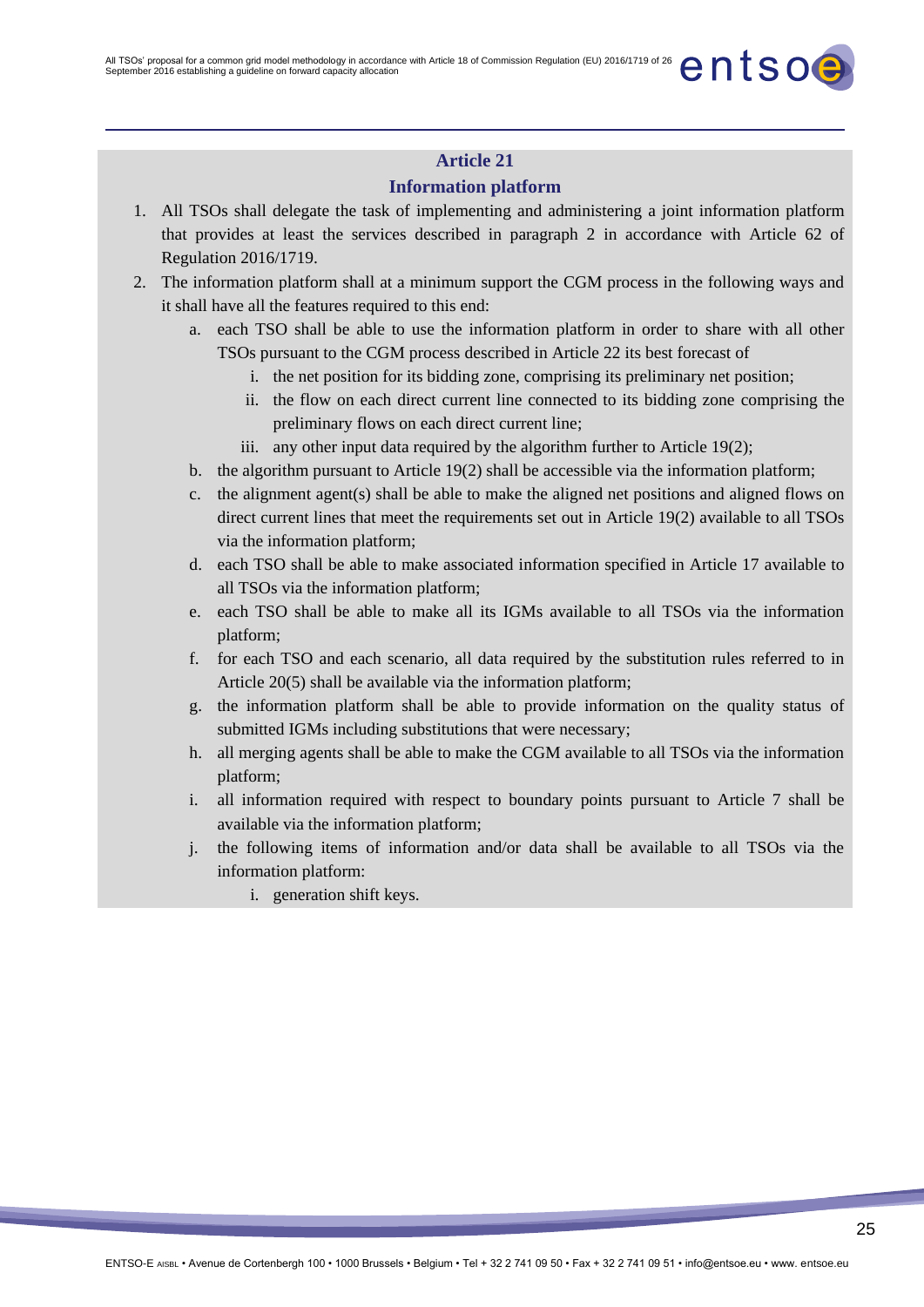## **Article 22 CGM process**

- 1. When preparing the CGM for the month-ahead or year-ahead capacity calculation time-frame (for long-term markets, used only in capacity calculation regions where security analysis based on multiple scenarios pursuant to Article 10 of Regulation 2016/1719 is applied), all TSOs, merging agents and alignment agents shall complete the following steps:
	- a. each TSO shall make preliminary net positions, preliminary flows on direct current lines as well as any other input data required for the CGM alignment process available to all TSOs via the information platform referred to in Article 21;
	- b. the alignment agent(s) shall check the completeness and quality of the input data provided pursuant to Article 19(1) and, if necessary, replace missing data or data of insufficient quality with substitute data;
	- c. the alignment agent(s) shall apply the algorithm in order to compute for each scenario and each bidding zone aligned net positions and aligned flows on direct current lines that meet the requirements set out in Article 19(2);
	- d. the alignment agent(s) shall make these aligned net positions and aligned flows on direct current lines available to all TSOs via the information platform referred to in Article 21;
	- e. each TSO shall make its IGM available via the information platform pursuant to Article 21; pursuant to Article  $4(3)(f)$  the TSO shall ensure that its IGM is consistent with the aligned net position and aligned flows on direct current lines provided by the alignment agent(s);
	- f. the TSO's merging agent shall
		- i. check the consistency of the IGM provided by the TSO against the quality criteria defined pursuant to Article 23;
		- ii. if an IGM fails the quality check referred to in (i), either obtain a new IGM of sufficient quality from the TSO responsible or substitute an alternative IGM in accordance with the substitution rules referred to in Article 20 (4) and make this validated IGM available via the information platform referred to in Article 21;
	- g. the TSO's merging agent shall
		- i. apply the requirements pursuant to Article 20(3) in order to merge all IGMs into a CGM pursuant to Article 22 of Regulation 2016/1719 and make the resulting CGMs available to all TSOs and coordinated capacity calculators for the purpose of capacity calculation via the information platform referred to in Article 21;
		- ii. validate each CGM obtained and ensure it is consistent with those obtained by all other merging agents (if any).
- 2. All TSOs shall ensure that the merging process and the CGM are completed in time for the monthahead and year-ahead operational deadlines set out in Regulation 2016/1719 and methodologies required by Regulation 2016/1719 to be met and such that the most accurate and up to date model possible can be delivered for the purpose of capacity calculation in each timeframe.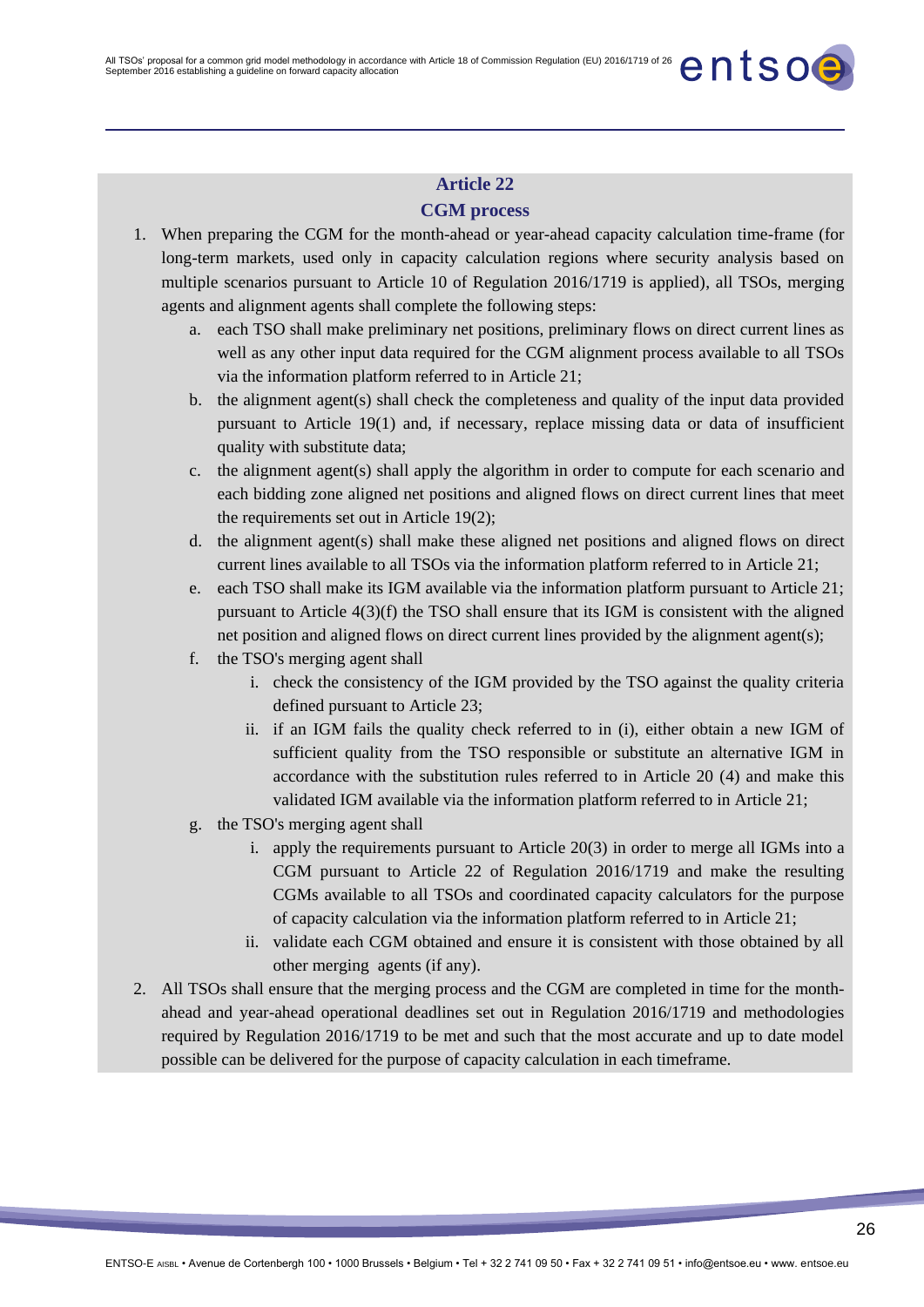### **Quality monitoring**

- 1. All TSOs shall jointly define quality criteria that IGMs have to meet in order to be merged into a common grid model. An IGM that does not meet these quality criteria shall be replaced by a substitute IGM.
- 2. All TSOs shall jointly define quality criteria that CGMs have to meet before they can be made available via the information platform.
- 3. All TSOs shall jointly define criteria that the preliminary net positions and preliminary flows on direct current lines as well as the other input data required for the CGM alignment process pursuant to Article 19 have to meet. Data sets that do not meet these criteria shall be replaced by substitute data.
- 4. All TSOs shall jointly define quality indicators that make it possible to assess all stages of the CGM process including, in particular, the CGM alignment process described in Article 19. They shall monitor these quality indicators and publish the indicators and the results of the monitoring as part of the data to be provided pursuant to Article 26(3) of Regulation 2016/1719.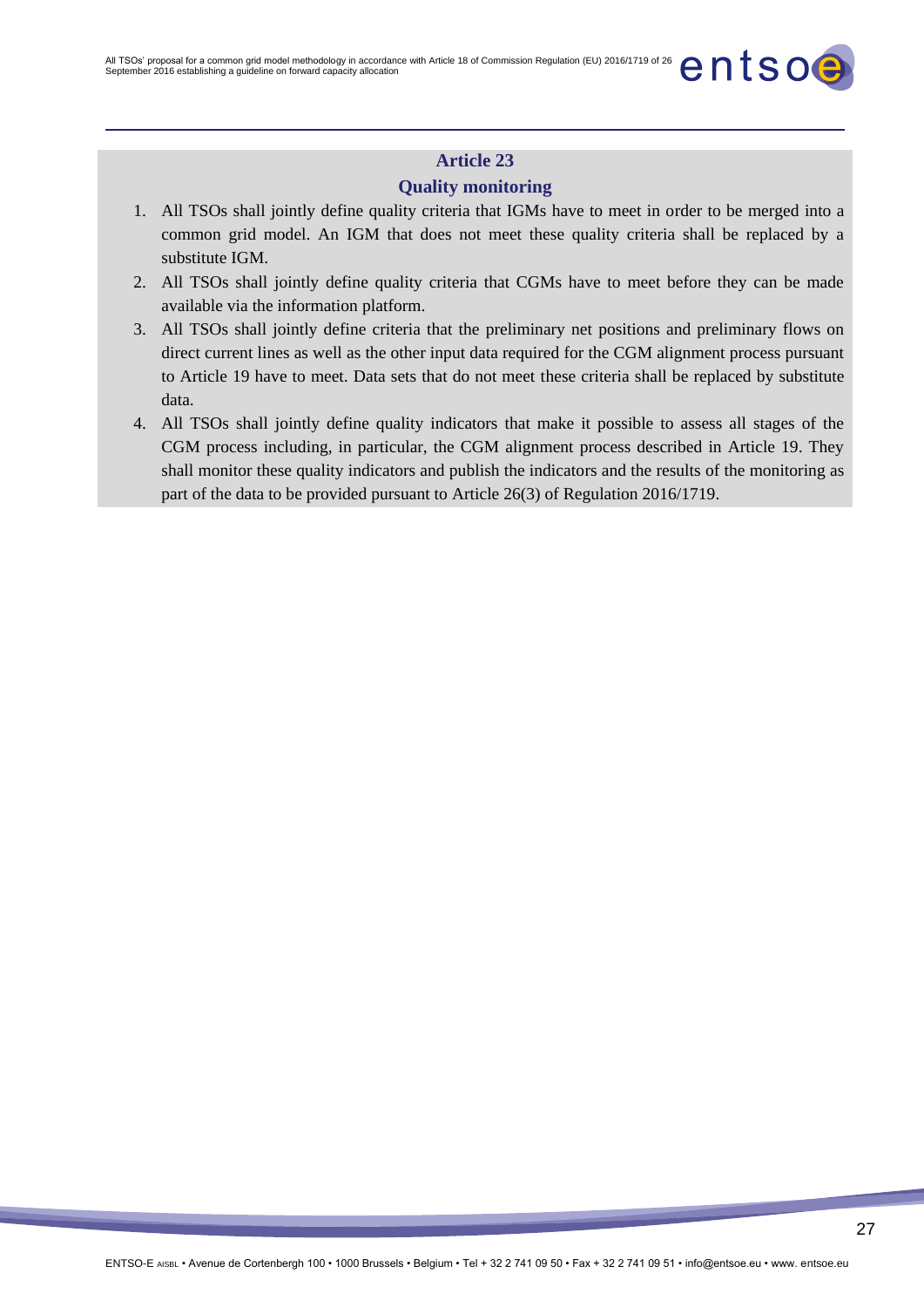### **Timescale for implementation**

- 1. Upon approval of the present methodology each TSO shall publish it on the internet in accordance with Article 4(13) of Regulation 2016/1719.
- 2. All TSOs shall jointly develop a governance framework for the information platform referred to in Article 21 which shall at a minimum address the topics of ownership, hosting, cost allocation, licensing requirements, and operational responsibility. This governance framework shall be prepared in a manner timely enough to allow all TSOs to meet the deadline set out in paragraph 3 and it shall respect the provisions on delegation set out in Article 62 of Regulation 2016/1719.
- 3. By six months after the approval of the common grid model methodology submitted pursuant to Article 17 of Regulation 2015/1222 all TSOs shall organise the process of merging the individual grid models by completing the following tasks:
	- a. all TSOs shall jointly develop the governance framework referred to in paragraph 2. They shall respect the provisions on delegation set out in Article 81 of Regulation 2015/1222 and Article 62 of Regulation 2016/1719, respectively;
	- b. each TSO shall formalise the delegation agreement with the alignment agent referred to in Article 19. In devising this agreement each TSO shall respect the provisions on delegation set out in Article 81 of Regulation 2015/1222 and Article 62 of Regulation 2016/1719, respectively;
	- c. all TSOs shall jointly specify and develop the algorithm referenced in Article 19 and shall also specify the rules and process associated with the said algorithm. All TSOs will publish on the internet the specifications, rules and process associated with the algorithm referenced in Article 19;
	- d. all TSOs shall jointly define the quality criteria and quality indicators referred to in Article 23;
	- e. all TSOs shall jointly formulate the requirements with respect to merging agents and the merging process referred to in Article 20(2) as well as the substitution rules referred to in Article 20(4);
	- f. each TSO shall formalise the delegation agreement with the merging agent referred to in Article 20. In devising this agreement each TSO shall respect the provisions on delegation set out in Article 81 of Regulation 2015/1222 and Article 62 of Regulation 2016/1719, respectively.
- 4. By seven months after the approval of the common grid model methodology submitted pursuant to Article 17 of Regulation 2015/1222 or 14 July 2017, whichever is later, the information platform referred to in Article 21 shall be operational. All TSOs, all alignment agents, and all merging agents shall be connected to the information platform and shall be able to make use of all of its features as described in the present methodology.
- 5. By thirteen months after the approval of the common grid model methodology submitted pursuant to Article 17 of Regulation 2015/1222 or 14 January 2018, whichever is later, all TSOs shall jointly ensure that the CGM process is operational and available for use by coordinated capacity calculators.
- 6. All TSOs shall jointly prepare the available data related to quality monitoring in a sufficiently